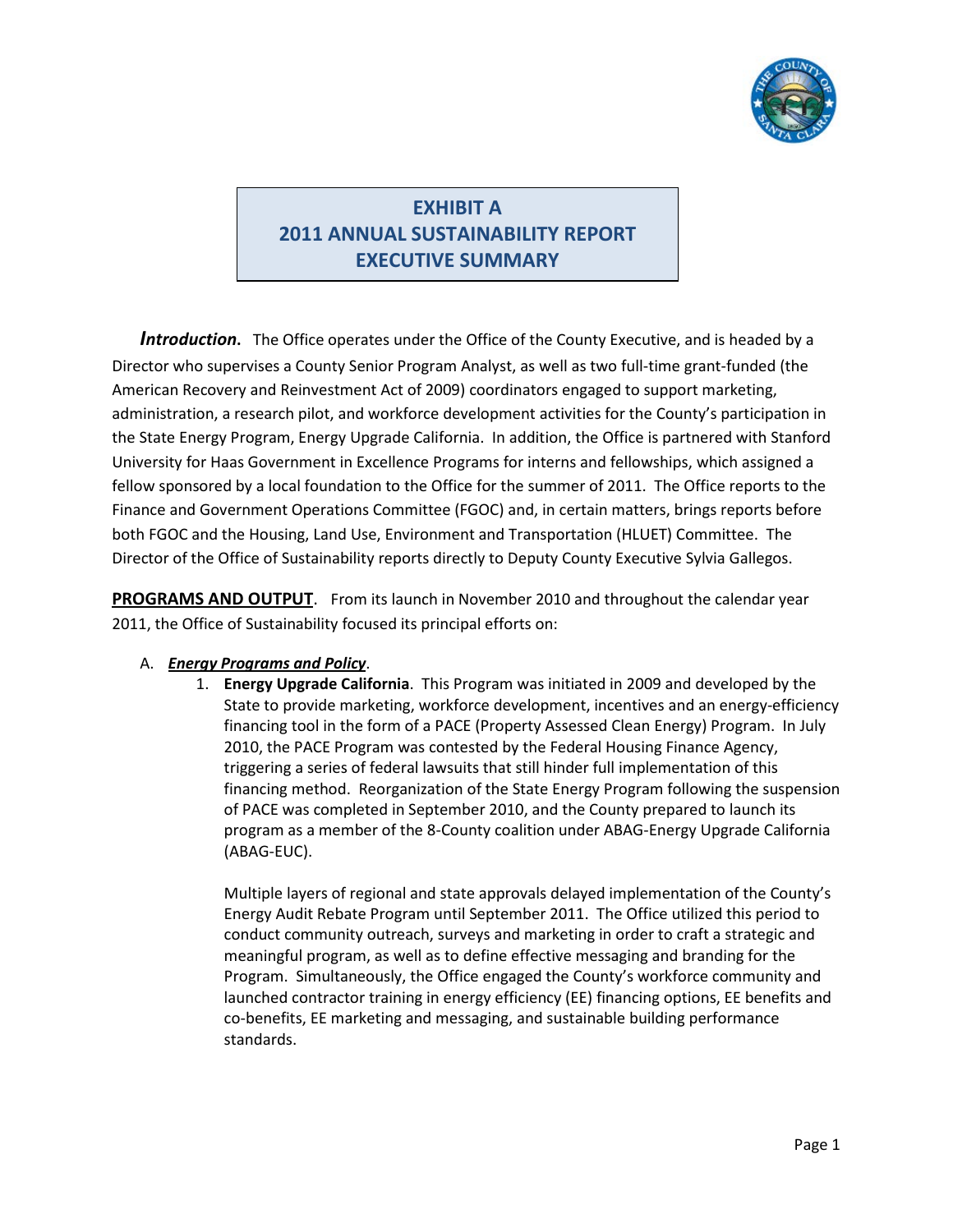

As a result of this preparation, and in light of the shortened timeline of the Program prior to ARRA's expiration on March 31, 2012, the Office elected to structure a rebate program premised on advanced home energy audit incentives. Energy audits can cost up to \$1000, and represented a "high cost of uncertainty" that often had a chilling effect on consumer receptivity. In addition, the retrofit rebate process is a lengthy one incorporating as many as 8 phases with independent and sometimes multiple approvals required at each phase. Under these circumstances, the Office structured a streamlined Audit/Leads campaign and program that would connect homeowners and contractors, facilitate increased "home energy IQ" among consumers, and establish contractorconsumer relationships that would survive expiration of the ARRA Program.

**Research Pilot** -- In addition, the Office developed a research pilot to install whole-home energy retrofits in homes licensed by the State as Family Day Care Home Providers. Under the pilot, pre- and post-retrofit energy audits will be accompanied by professional indoor air quality analyses, to test the proposition that structurally energyefficient buildings are also healthier buildings that limit the introduction of particulates, ambient ozone, and other combustion-related airborne pollutants into the home. Indoor air quality is particularly critical for children whose respiratory systems are still developing through adolescence.

*Program Performance Benchmarks* -- Despite its delayed launch, the County's program has performed well beyond projections. While actual figures for the detailed program performance will only be definable after March 31, 2012. Between the Program launch on August 28, 2011 and December 31, 2011, the following benchmarks and indicators have been achieved:

- i. More than 550 whole-home energy audits completed or in-progress
- ii. 218 Advanced Retrofits complete or in-progress
- iii. 60% of all completed Advanced Retrofits attained 20-30% energy efficiency improvement
- iv. An additional 24% of completed Advanced Retrofits attained 30-45% energy efficiency improvement
- v. Currently, the Program has an 32% residential energy improvement performance
- vi. The County's Program ranks among the highest in advanced package home retrofits from among the 8 ABAG counties
- vii. The Program has a 98% favorable customer satisfaction index
- viii. At least two contractors were prepared to shut down their businesses prior to the Program; and several others have added staff due to the consumer demand created by the Program. Many contractors have energy audits and retrofit work scheduled into February 2012
- ix. Since its launch in September 2010, the County's Energy Audit Rebate Program has produced more advanced package home energy retrofits than the total number for the preceding 12 months
- x. Post-audit customer surveys indicate that 87% of customers intend to undertake some form of home energy efficiency retrofit installation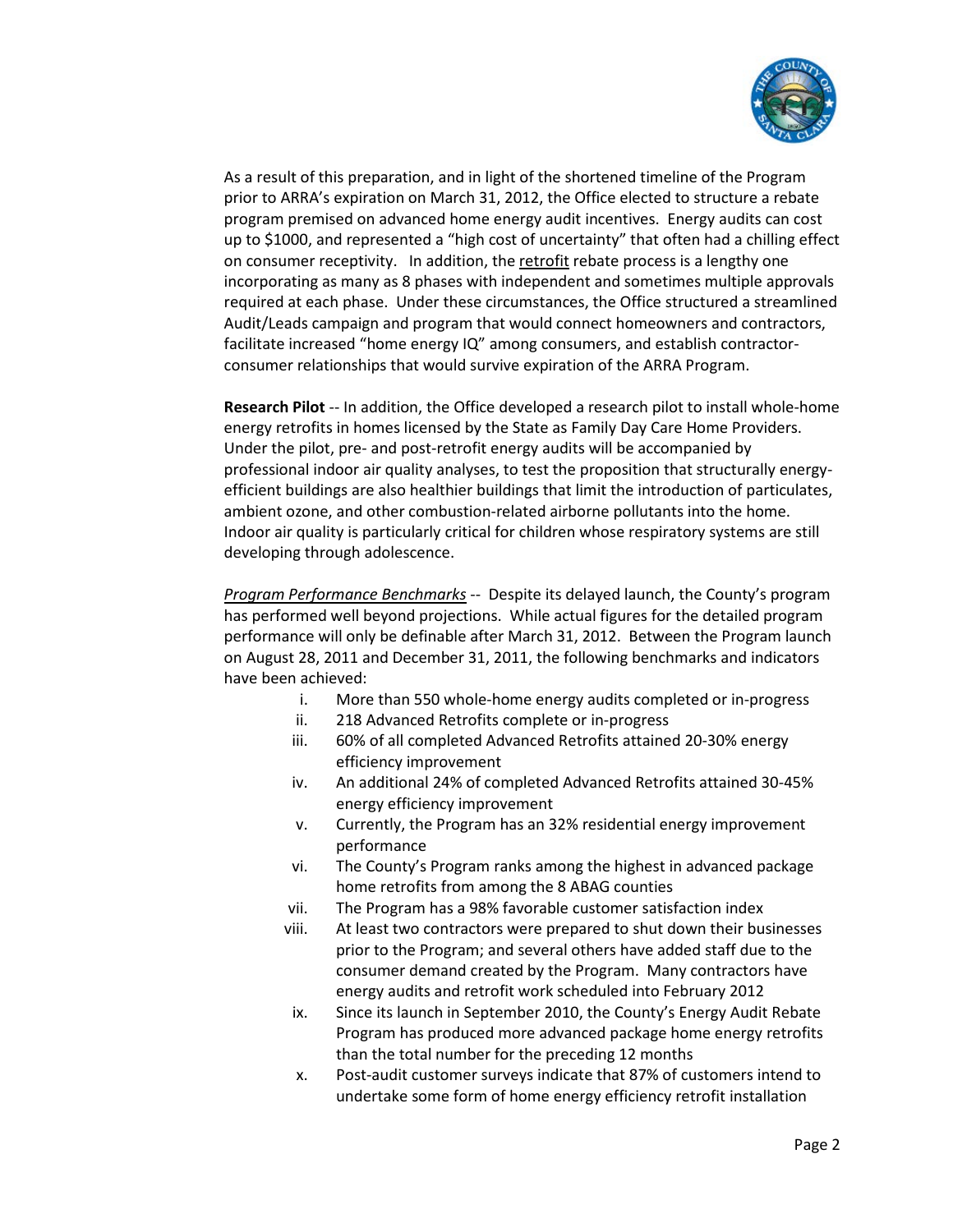

- xi. The Research Pilot was launched in August 2011 and, presently, preretrofit energy audits have been completed, pre-retrofit indoor air quality testing will be completed by January 11, and the post-retrofit tests are expected to be complete and prepared for analysis by February 20
- 2. **Local Government Sustainable Energy Coalition (LGSEC)**. The Director of Sustainability sits on the Board of the LGSEC, a statewide organization comprised of energy program directors from county and city governments and non-profit organizations that support energy efficiency (EE) and renewable energy (RE) efforts. The primary focus of LGSEC in 2011 has been to develop working models for post-ARRA local government energy efficiency programs, including a proposal that the California Public Utilities Commission (CPUC) consider extending Energy Upgrade California as an umbrella for the State's future EE and RE programs. Despite initial challenges, Energy Upgrade California has fostered local government EE programs which cover financing options, all building types, workforce development, consumer education, multi-family EE projects, and models for cross-governmental partnerships or regional EE networks.

As a member of the LGSEC Board, the Office has co-authored or contributed to recommendations and filings with the CPUC on a number of issues including:

- i. Bridge funding of EE programs through the 2013-14 cycle
- ii. Restructuring EE programs to include Regional Local Government Energy Network pilots
- iii. Auction and revenue structures for the State's Cap and Trade Protocol under AB 32

In addition, the Office has frequently met as a member of LGSEC's Board with CPUC Commission Analysts, Commissioner Staff, and with the Energy Division to discuss local government EE programs and potential for future programming and funding. In this capacity, the Office also brings back legislation and regulatory developments and information to the municipal members of CAST (see Item B directly below).

- 3. **Research Future EE Programs for the County of Santa Clara**. The Office is working with County Counsel and the County's Finance Agency on potential EE program opportunities, including a Commercial PACE Program. In addition, the Office works closely with Working Partnerships USA to support the latter's efforts to develop a local "loan loss reserve" program for residential energy upgrades, with an emphasis on social equity.
- B. *Climate Action and Sustainability Team (CAST)*. The Office has convened a forum of sustainability representatives from the Office and each of the municipalities within the county. Through CAST, the Office is now leading two key initiatives:
	- 1. **Strategic Growth Council Grant Proposal,** *Silicon Valley 2.0***,** envisioned as a blueprint for sustainability and adaptation planning for the region, covering "shared assets" such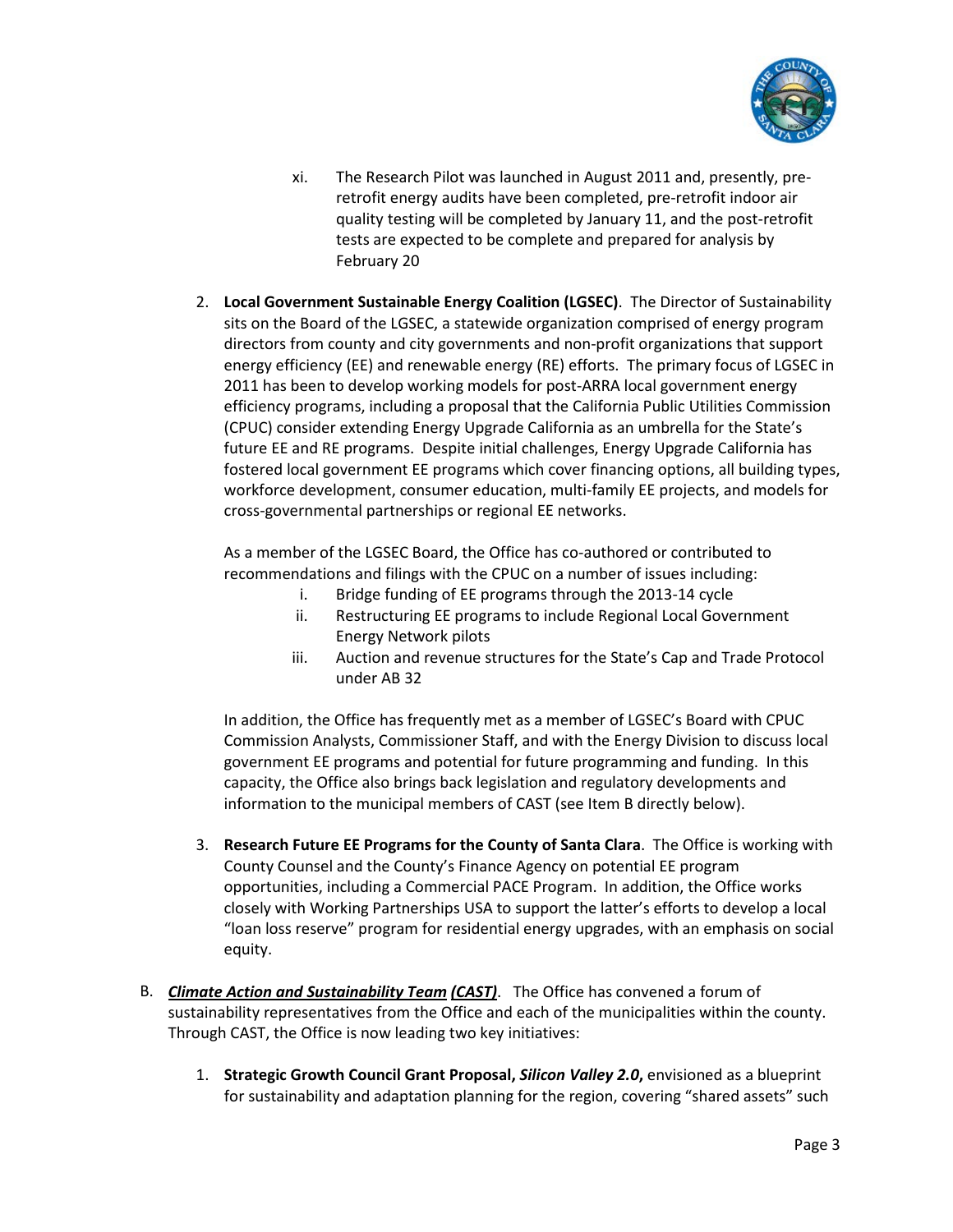

as transportation, waste management, energy and water, planning for the disproportionate impacts of climate change on disadvantaged communities, infrastructure vulnerability assessments and, also, a chapter on corporate and business resiliency; and

2. **Operational/Community GHG Inventories and Development of a model Strategic Energy and Emissions Reduction Plan**, covering the County and up to 8 municipalities, in a 3-phase program to update government GHG inventories, establish a baseline countywide community inventory, and to develop a model County-Cities Strategic Energy and Emissions Reduction Plan. The Office is negotiating with Pacific Gas & Electric to fully fund this initiative under its Green and Sustainable Communities Programs. Joint Venture Silicon Valley is working with the Office as a partner in this project, and has engaged an engineering intern to commence on the municipal operational inventories.

In addition to these active projects, the Office and members of CAST are partnered in the following developing efforts:

- 3. **Conversion Technologies.** The Office has opened discussion with multiple cities regarding a unified initiative to explore various conversion technologies, including pyrolysis, gasification and plasma arc technology for conversion of municipal solid waste to marketable by-products, including syn-fuels.
- 4. **Existing Initiatives and Partnerships**. Through its leadership role in CAST, the Office is also invited to join existing initiatives among the municipalities. Current partnerships include a community expanded polystyrene effort, and a coalition of local governments exploring preemptive measures to reduce block EPS waste, including convening discussions with manufacturers and businesses.
- C. *Board Referrals and Priorities*. In the latter part of 2011, two issues emerged from Board referrals that the Office expects to not only continue into 2012, but to evolve into tangible deliverables aligned with the Board's sustainability policies and goals. In brief, those subjects are as follows:
	- 1. **EPS (Internal and Community) and Block EPS.** The Office is preparing a March 2012 report setting forth detailed fiscal impacts of an internal ban on all use of EPS (principally in food service). In addition, the Office is working with the Office of Integrated Waste Management (IWM), to analyze options and impacts of a community EPS ban, again principally impacting the food service industry. Further, the Office is working with a coalition of cities to explore strategies for influencing manufacturers, producers and shippers to modify processes and operations that incorporate the use of block EPS (preemption as a significant measure), including demonstration of European models that have significantly reduced packaging and block EPS waste streams.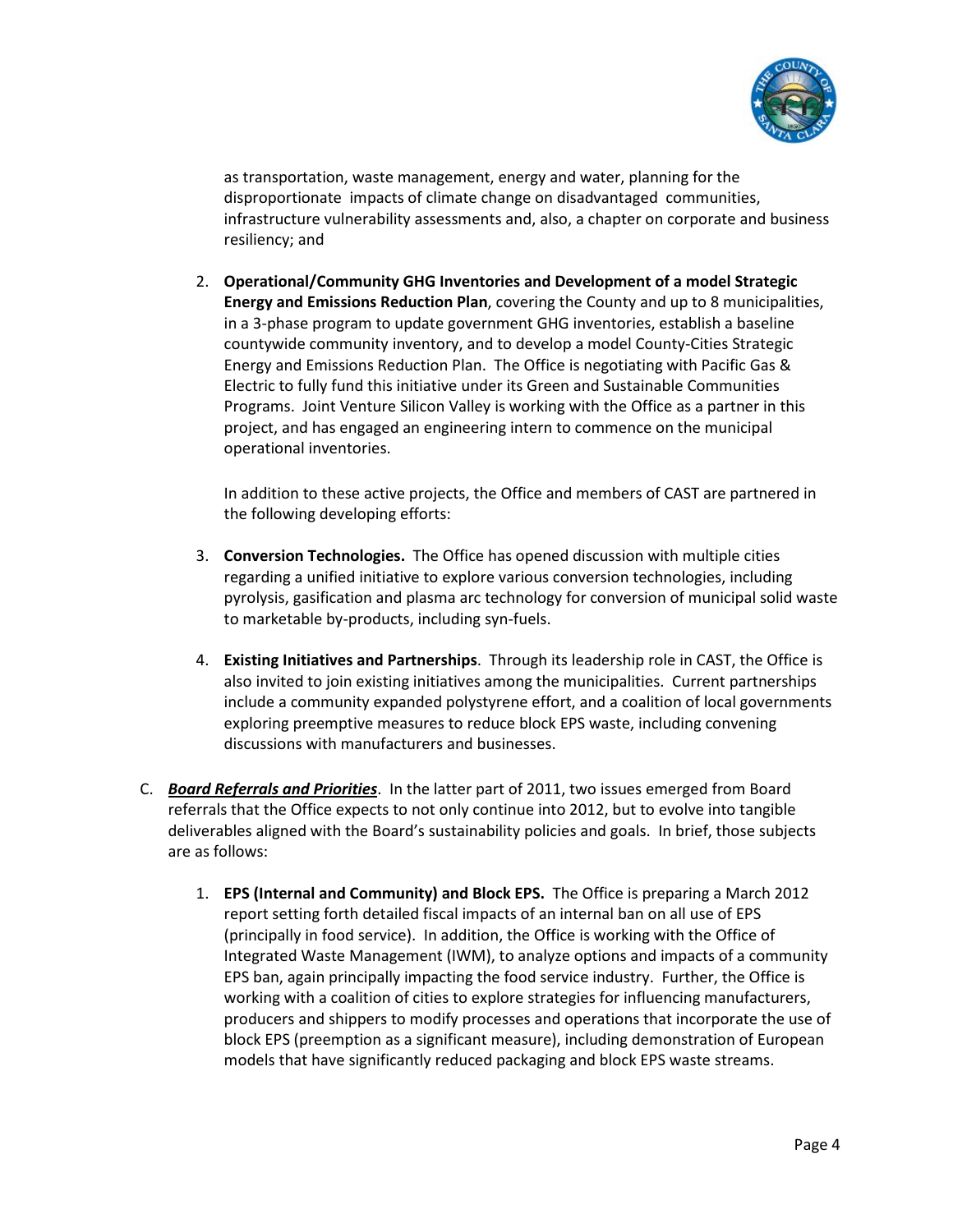

- 2. **Conversion Technologies for Reducing Municipal Solid Waste.** Conversion technologies are being implemented on a commercial scale in countries, such as, Korea, Denmark and Japan. Although these examples operate under environmental protection regulation distinct from that imposed by the State of California, these technologies may have the potential to convert municipal solid waste into syn-fuels and marketable by-products, create new markets, and to increase State and local ability to meet aggressive GHG emissions and landfill reductions goals. The Office presented a preliminary report back to FGOC and HLUET. Pursuant to direction, the Office has prepared a Request for Information (RFI).
- D. *Sustainability Executive Council (SEC).* This item refers to the work of an internal sustainability council consisting of Department Directors and Executives. Although SEC was convened in June 2011, further meetings were postponed in anticipation of incoming directors in key departments, including the Department of Planning and Development and Parks and Recreation. In the interim, the Office continues to meet directly with County agencies in order to prepare the agenda for a first-quarter 2012 meeting where SEC will discuss key sustainability topics affecting or affected by government, and to reach consensus on key priorities. In addition to SEC cross-departmental activities, the Office directly supports other County departments in critical state and national initiatives. The most prominent efforts in this regard are:
	- 1. **SB 375**  Sustainable Communities Strategy, supporting the Department of Planning an Development, in particular, the One Bay Area Project charettes and workshops to develop a Bay Area Regional model for sustainable growth, transit-oriented design and climate adaptation.
	- 2. **Impacts of Climate Change on Disadvantaged Communities**, supporting the Department of Public Health in this national program and its statewide counterpart, the State Department of Public Health. Over the past year, the Office has participated in workshops hosted by the State to provide input on a George Mason University's Center for Climate Change Communication project to coach public health officials and communicators on climate change.
	- 3. **Coordination of Internal and External Climate Action Policies, Programs and Projects.**  The Office coordinates on a continuous basis with Facilities and Fleet (FAF), which manages the County's Climate Action Plan for internal operations. In addition, many of the County's Environmental Stewardship Goals are motivated by internal activities also supervised by FAF. The Office and FAF also coordinate respective energy efficiency and renewable energy programs and projects, as well as cross-reporting on regulatory, legislative and funding opportunities for each.
- E. *County Representation* (in local, regional, state and national forums and organizations that address issues of sustainability, climate action, and adaptation). As noted in the cover Transmittal, the Board has directed the Office to represent the County at the regional, state and national level in organizations, panels, networks, and programs dedicated to the evolving understanding and application of sustainability principles and climate action strategies, as well those that advance the Board's sustainability goals and policies. The Office is active in a number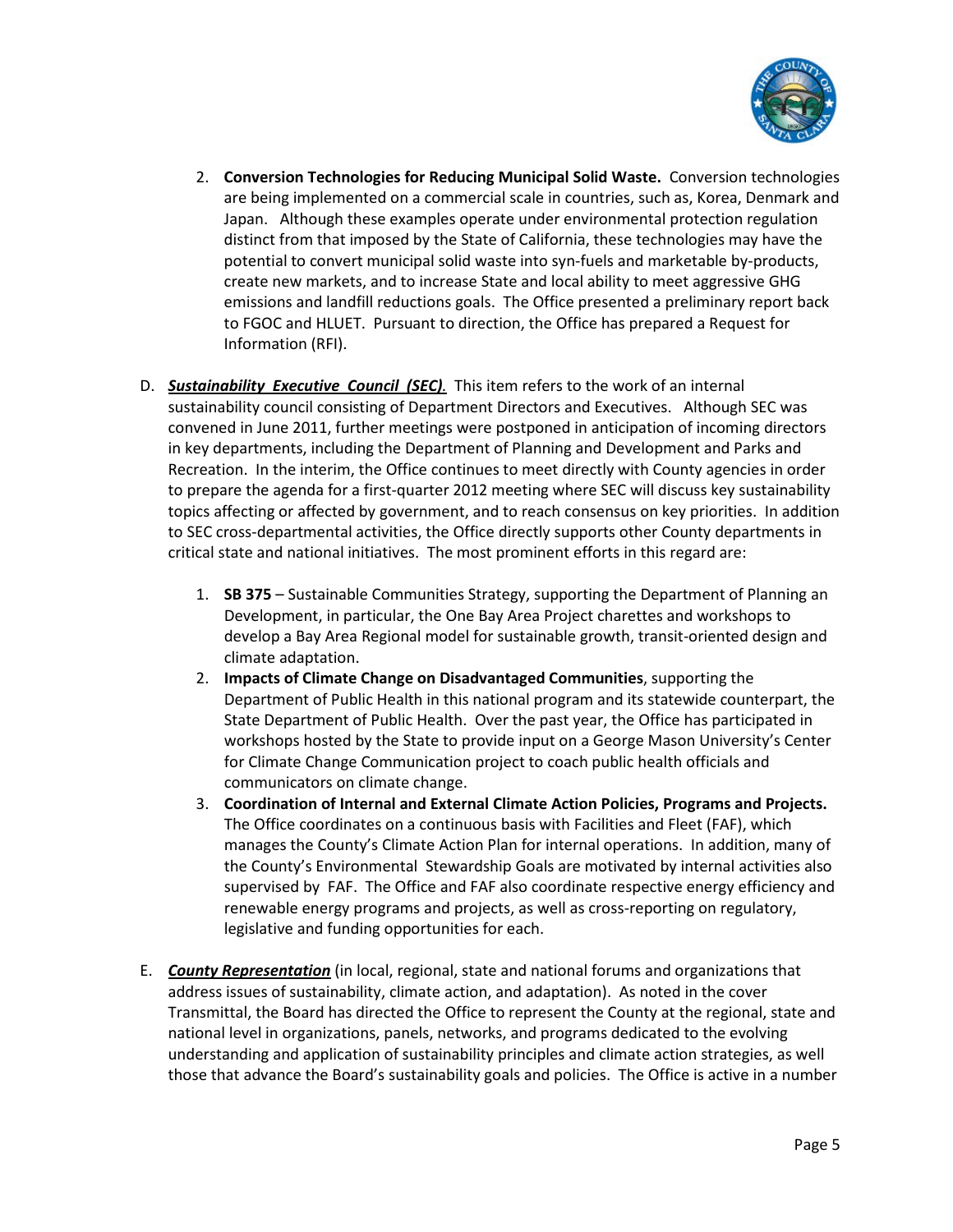

of regional and national groups, and serves on certain Boards and Working/Advisory Groups, including:

- 1. **National Association of Counties (NACo) Green Government Advisory Board**. The Director of the Office serves on this Board, supporting Supervisor Kniss's senior position. The Green Government Advisory Board has identified 2012 priorities as energy funding for governments, stimulation of the green building industry, support of Green Demonstration Projects, establishing a national network of sustainability interns, and a 2012 partnership with the Healthy Communities Initiative. The Office will meet with other members of the Advisory Board in March 2012, which meeting will feature a joint presentation with the Healthy Communities Initiative.
- 2. **Joint Policy Council (JPC)**. The Office is a member of the JPC Climate Adaptation Working Group, which has worked for the past 18 months on developing a model adaptation strategy for the Bay Area region. Presently, research scientists and academic partners in in the group are publishing a series of white papers on various sustainability and adaptation topics. The Office represents government perspective, along with the cities of Berkeley and Oakland. This Working Group has been tasked to eventually dovetail its work with a parallel working panel addressing economic sustainability and adaptation strategies. Once it has completed its research and publication phase in March 2012, it is anticipated that the Climate Adaptation Group will proceed toward development of a Bay Region framework for sustainability and adaptation planning (including impacts of sea level rise) over the remainder of the calendar year. The JPC operates under the aegis and direction of 4 coalition partners – the Metropolitan Transportation Commission, the Air Resources Board, the Bay Conservation and Development Commission, and the Association of Bay Area Governments.
- 3. **Urban Sustainability Directors Network (USDN)**. The Office represents the County in this nationwide organization of more than 120 sustainability offices, generally created to network government sustainability leaders for information sharing, project partnering, policy development, and analysis of behavioral impacts on climate response and sustainability. In 2011, the USDN launched a Leadership Academy in association with the Sustainable Communities Institute. The Office was invited to participate in the first Academy and worked with a Task Force to audit the Academy and make recommendations for future development and structure.

In addition, the USDN has a number of Work/Advisory Boards, and the Office serves on two: the Climate Change and Adaptation Work Group, as well as the Policy Committee. The duty of both boards is to develop new policy and practice proposals that may be adopted or implemented by USDN member governments.

4. **Climate Action Executive Board, Joint Venture Silicon Valley**. As a member of this Executive Board, the Office represents the County in targeting issues and potential project partnerships among local governments in the Counties of Santa Clara and San Mateo. Under this arm of Joint Venture Silicon Valley, the Office is currently assessing a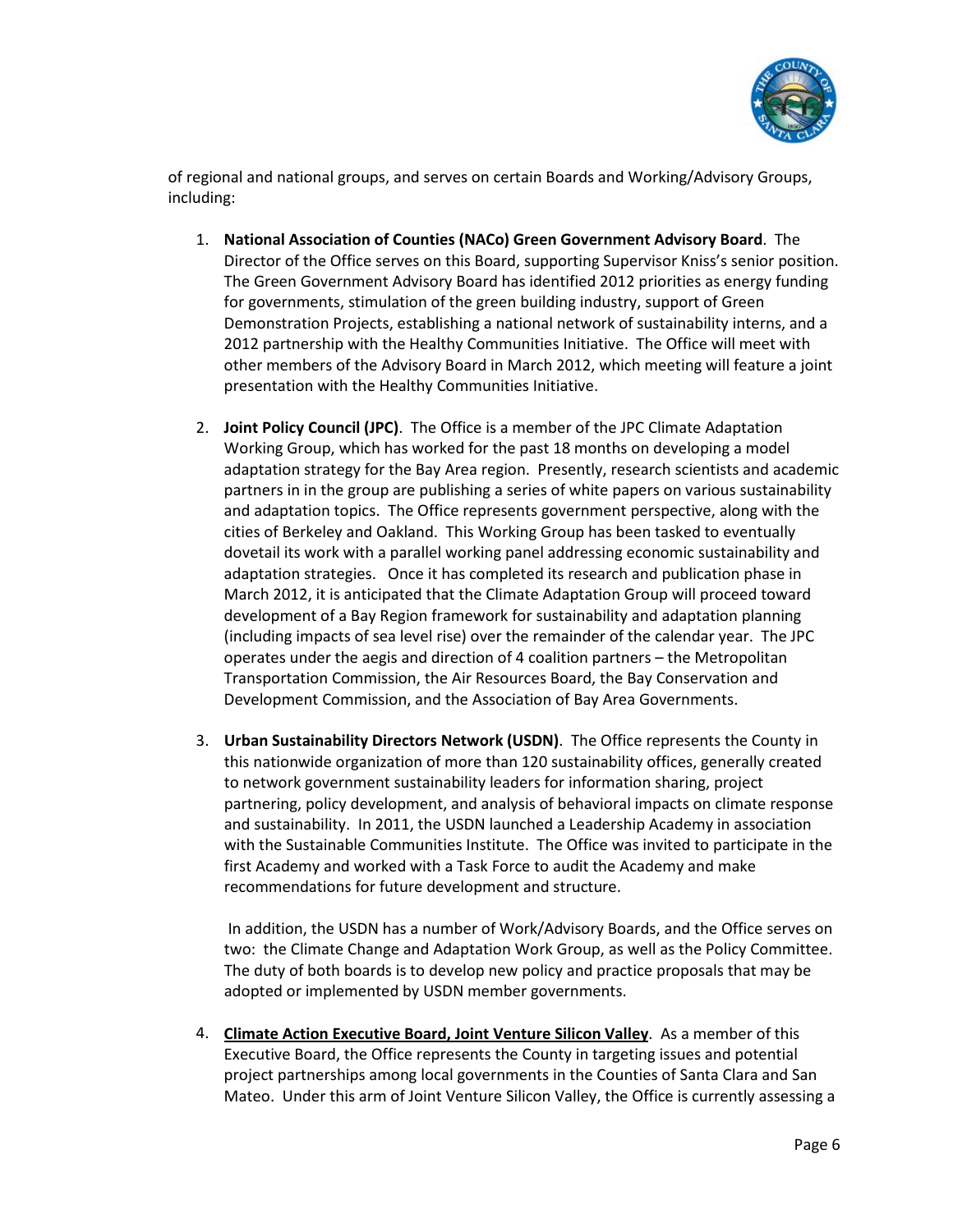

GHG inventory and tracking tool developed by the County of San Mateo, for potential license and use in the inventory/planning project that is the subject of negotiations between the Office and PG&E.

In addition to the above, the Office also works on a less formal basis with the Environment and Sustainability Executive Board of the Silicon Valley Leadership Group, Sustainable Silicon Valley, and the Bay Area Climate Collaborative.

- *F. Research and Developing Proposals for Grant and Alternative Funding Programs* A slow economic rebound has resulted in even greater application and competition for grant and alternative funding, especially those opportunities that do not require matching funds. The ARRA grant-funded Energy Upgrade California Program has been demanding in terms of administrative volatility, multiple layers of review and approval, schedule delays, and unanticipated procedural changes. Notwithstanding the many demands of ABAG-EUC, the Office has pursued other funding and project opportunities:
	- 1. **CalFIRE Grant**. The Office was not successful in a CalFIRE grant application to fund an initial phase urban forest inventory, but has discussed the application with the regional State forester and is confident that a return application in 2012 will have a much greater chance of success. A tree inventory lays the foundation for valuation of the asset, planning and tracking of capital projects, consolidated asset management, tracking of any pathogen or pest activity, mapping of potential emissions offsets projects, and development of a community forest master plan.
	- 2. **Strategic Growth Council (SGC)** The Office is leading a multi-city and special district team in an application to the Strategic Growth Council for its *Silicon Valley 2.0* proposal, which must be submitted by February 15, 2012. Awards will be announced by May 1, 2012. If successful, the Office may elect to supplement this grant project with additional funding applications (e.g., the USDN).
	- 3. **Green Communities Program /PG&E** Regarding the County-Cities project for Operational/Community GHG Inventories and creation of a model Strategic Energy and Emissions Reduction Plan, the Office hopes to conclude its negotiations with PG&E and bring the funding agreement before the Board in February, 2012.
- *G. Launch a Sustainability and Climate Action Intern Program* The Office presently works with the Haas Government in Excellence Program at Stanford University, for both intern and fellowship programs. Currently, the Office is active in the summer fellowship program, under which outstanding candidates are sponsored by foundations and corporations. The 2011 fellow worked with the Office of Sustainability to research and prepare white papers, memoranda, and concepts for sustainable prisons programs, emerging smart transportation strategies, upstreamdownstream or life-cycle accounting for municipal solid waste techniques, and various metrics used in valuation of sustainability and adaptation strategies.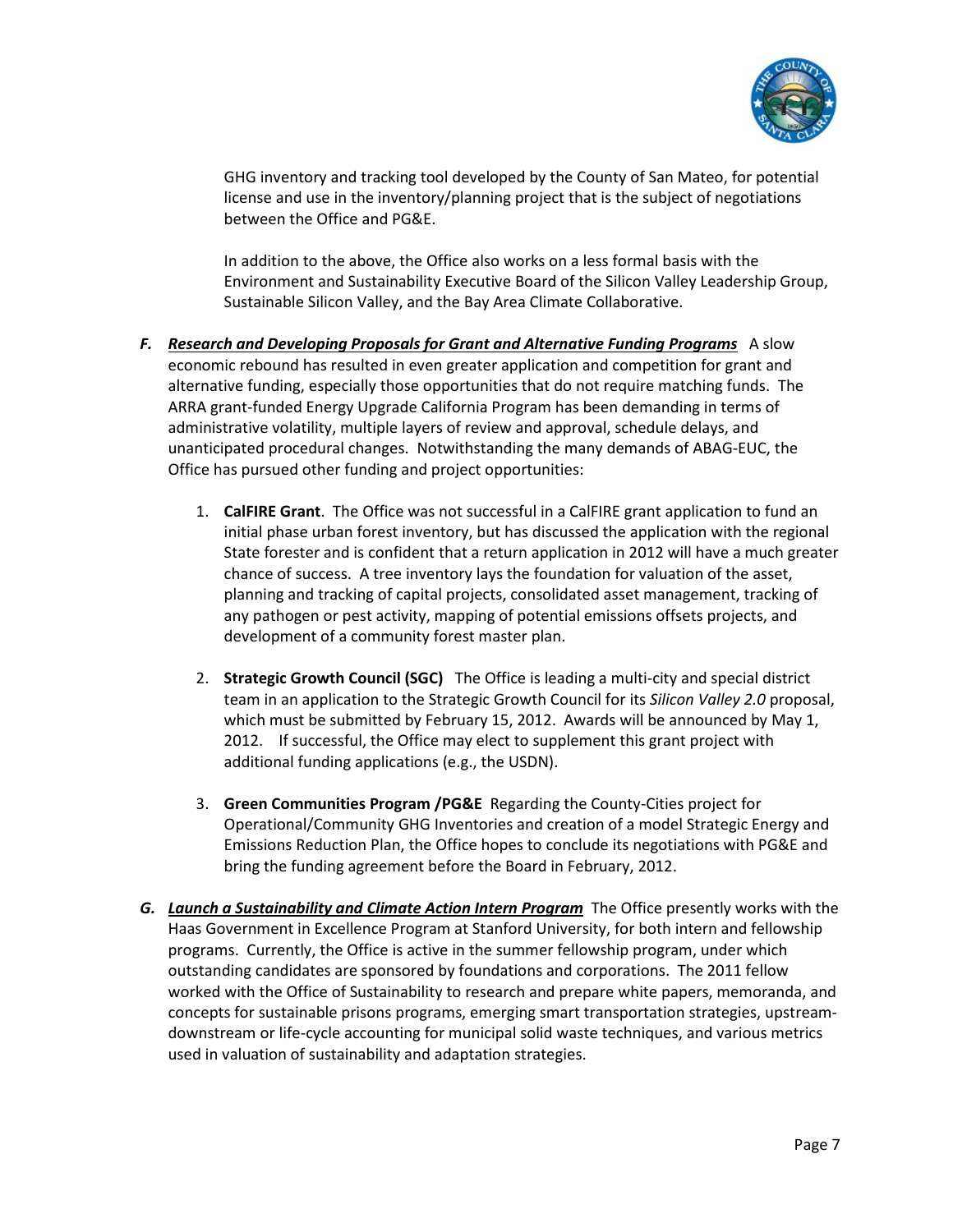

Assuming success in negotiating full funding from PG&E for the inventories/strategic plan project, the Office will also indirectly engage interns from the Kirsch Center at De Anza College through an agreement between The Kirsch Center and Joint Venture Silicon Valley. In addition, the Office is working with NACo's Green Government Program Manager to identify local intern resources in a national network being created by NACo for students of sustainability, environmental management and engineering, and earth sciences.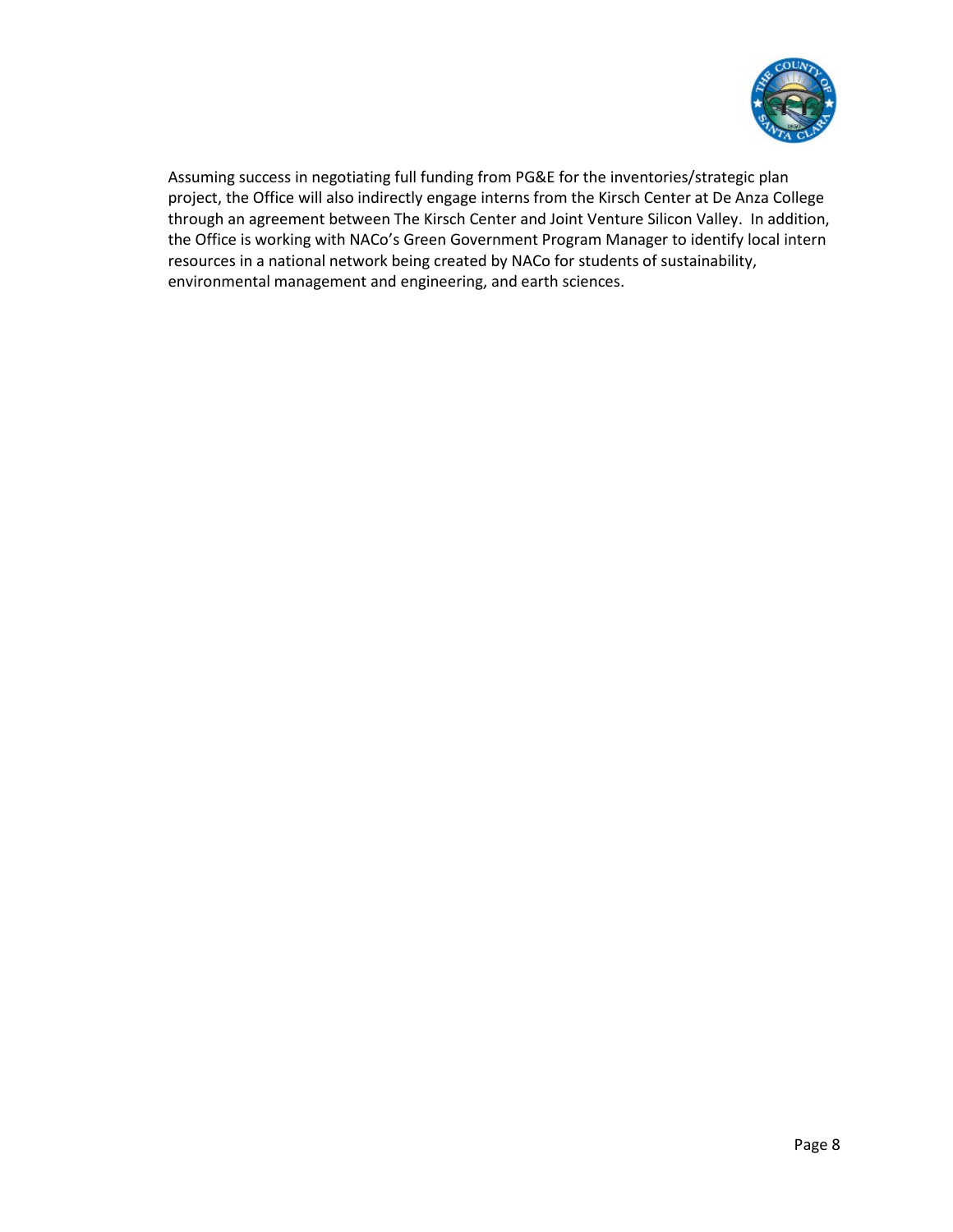|                 |                                                                                                                                |                |                             |            | S                |                                | The County of Santa Clara 2011 Annual Report - Sustainability Matrix<br>(Economic) (Social) (Savironmental)                                          |                                                                                                                          |                                                                                                                                                         |
|-----------------|--------------------------------------------------------------------------------------------------------------------------------|----------------|-----------------------------|------------|------------------|--------------------------------|------------------------------------------------------------------------------------------------------------------------------------------------------|--------------------------------------------------------------------------------------------------------------------------|---------------------------------------------------------------------------------------------------------------------------------------------------------|
|                 |                                                                                                                                | Implementation |                             |            |                  |                                |                                                                                                                                                      |                                                                                                                          |                                                                                                                                                         |
| <b>Sector</b>   | <b>Principal Department and Action</b>                                                                                         |                | Years<br>Lŋ<br>$\mathbf{d}$ | 6-10 Years | Yea<br>$11 - 15$ | <b>Implications</b><br>$5 - 3$ | <b>Partnering Departments and Stakeholders</b>                                                                                                       | <b>Measure of Success /</b><br><b>Current Status</b>                                                                     | Sustainability Return-on-Investment / Sustainability Impact<br>or Effect/Outcomes<br>(as available)                                                     |
|                 | <b>Facilities and Fleet / Administration &amp; Programs</b><br>Facilities Lighting Replacement for EE models                   |                | $Y - 0$                     |            |                  | $\bullet$<br>S                 | Dept of Finance, CA Debt Limit Allocation<br>Committee                                                                                               | Now with legal and procurement; completion of 6<br>facilities over 5 years                                               | • \$8.8 mil in savings over 20 years<br>• 772 metric tons GHG avoided/year at completion                                                                |
|                 | <b>Facilities and Fleet / Administration &amp; Programs</b><br>Installation of 3.8 megawatts of solar renewable energy         |                | $Y-2$                       |            |                  | $\bullet$<br>S                 | DOC; OBA; CEO; Planning & Development; HHS;<br>PG&E CA Debt Limit Allocation Committee                                                               | Complete installation at 4 County sites over 3 years<br>2nd Year: 3.6 MW under construction                              | • Financed through QECB issues provides savings in debt<br>service charges<br>• 2,691 metric tons GHG avoided/year at completion of 3.6<br>MGW projects |
|                 | <b>Facilities and Fleet / Administration &amp; Programs</b><br>Installation of 2.0 megawatts of solar renewable energy         |                | $Y-1$                       |            |                  | 63<br>S                        | 1st Regional Renewables Collaborative Procurement 4 sites complete by March-2012<br>Initiative; Joint Venture Silicon Valley; PG&E County<br>dept's. |                                                                                                                          | Power Purchase Agreement (PPA)<br>projects to save \$2 million over 20 yrs.<br>- PPA Project Performance - full cost<br>recoupment est. @ 7-10 years    |
| ction<br>₫<br>信 | <b>Facilities and Fleet / Administration &amp; Programs</b><br>Installation of est. 1.0 megawatts of solar renewable energy    |                | $Y-1$                       |            |                  | $\bullet$<br>S                 | 2nd Regional Renewables Collaborative<br>Procurement Initiative (Alameda Cty); JVSV; PG&E<br>County dept's.                                          | In 1st year of 3-year project; SCC install of RE for 911 TBD<br>Center, Fleet Garage; Fleet Parking Garage               |                                                                                                                                                         |
|                 | <b>Facilities and Fleet / Administration &amp; Programs</b><br>Installation of up to 4.8 megawatts of fuel cell systems        |                | $Y - 0$                     |            |                  | 63<br>S                        | Berger Dr. Service Center; PG&E HHS, Probation;<br>Sheriff (Bureau of Custody)                                                                       | Now in negotiation and procurement phase<br>Targeted completion of 4 sites by 2017                                       | Potential GHG reduction through use of biogas                                                                                                           |
| <b>UHO</b>      | <b>Facilities and Fleet / Building O&amp;M</b><br><b>3M Filter Replacements</b>                                                |                | $Y-1$                       |            |                  | G<br>\$                        |                                                                                                                                                      | Completed year 1 of 2-year program; 4 principal<br>facilities completed to date                                          | Filters provide:<br>20% energy savings for fan motors<br>75% time reduction in changing filters<br>66-75% less waste for disposal                       |
| Đ               | <b>Facilities and Fleet / Administration &amp; Programs</b><br>Detention Facility Benchmarking Project                         |                | $Y - 0$                     |            |                  | $\bullet$<br>\$                | PG&E Sheriff (Bureau of Custody); Probation; other  Project is in negotiation phase under a PGE Pilot<br>local and state facilities                  | Grant Program; goal is completion of 5 facilities by<br>2013                                                             | Benchmarking will lead to efficient planning for buildings<br>operations, and development of best practices                                             |
| <b>ENERGY</b>   | Planning and Development<br>Wind Energy Conversion Systems Ordinance Amendments (Non-<br>Commercial, ancillary to primary use) | $\mathsf{X}$   |                             |            |                  | $\bullet$<br>S                 | None                                                                                                                                                 | Status: Adopted<br>No permits applied for as of 11/2011                                                                  | N/A                                                                                                                                                     |
|                 | <b>Planning and Development</b><br>Expedited Permitting for Solar Photovoltaic (flush rooftop <<br>15kW)                       | $\mathsf{X}$   |                             |            |                  | G<br>S                         | Solar America Board for Codes and Standards (Solar<br>ABCs)                                                                                          | Program implemented and ongoing - Reduced<br>processing time by up to two weeks / 67%.                                   | No up-front investment cost and expedited process facilities<br>installation of renewable energy products.                                              |
|                 | <b>Facilities and Fleet / Administration &amp; Programs</b><br><b>Solar Thermal Proposal</b>                                   |                | $Y - 0$                     |            |                  | $\bullet$<br>\$                | Sheriff (Bureau of Custody); Probation; PG&E                                                                                                         | Completion of 60-day feasibility and data phase.<br>Two-year project planned for Elmwood, Main Jail<br>and Juvenile Hall | <b>TBD</b>                                                                                                                                              |
|                 | <b>Facilities and Fleet / Administration &amp; Programs</b><br><b>Facilities Benchmarking</b>                                  |                | $Y-1$                       |            |                  | $\bullet$<br>S                 |                                                                                                                                                      | Successful application of Energy Star Portfolio<br>software tool to benchmark facilities                                 | Benchmarking allows for measuring building performance,<br>setting efficiency goals and monitoring progress.                                            |
|                 | <b>Department of Public Health</b><br>Impacts of Climate Change on Public Health Initiative                                    |                | $Y-2$                       |            |                  | $\rightarrow$ $\bullet$        | Office of Sustainability, Cal Dept of Public Health                                                                                                  | Create statement & broad awareness of local public<br>health intersection with climate change                            | This is a federal project promoted by the State, with<br>messaging focus but also producing public health impact<br>scenarios and metrics               |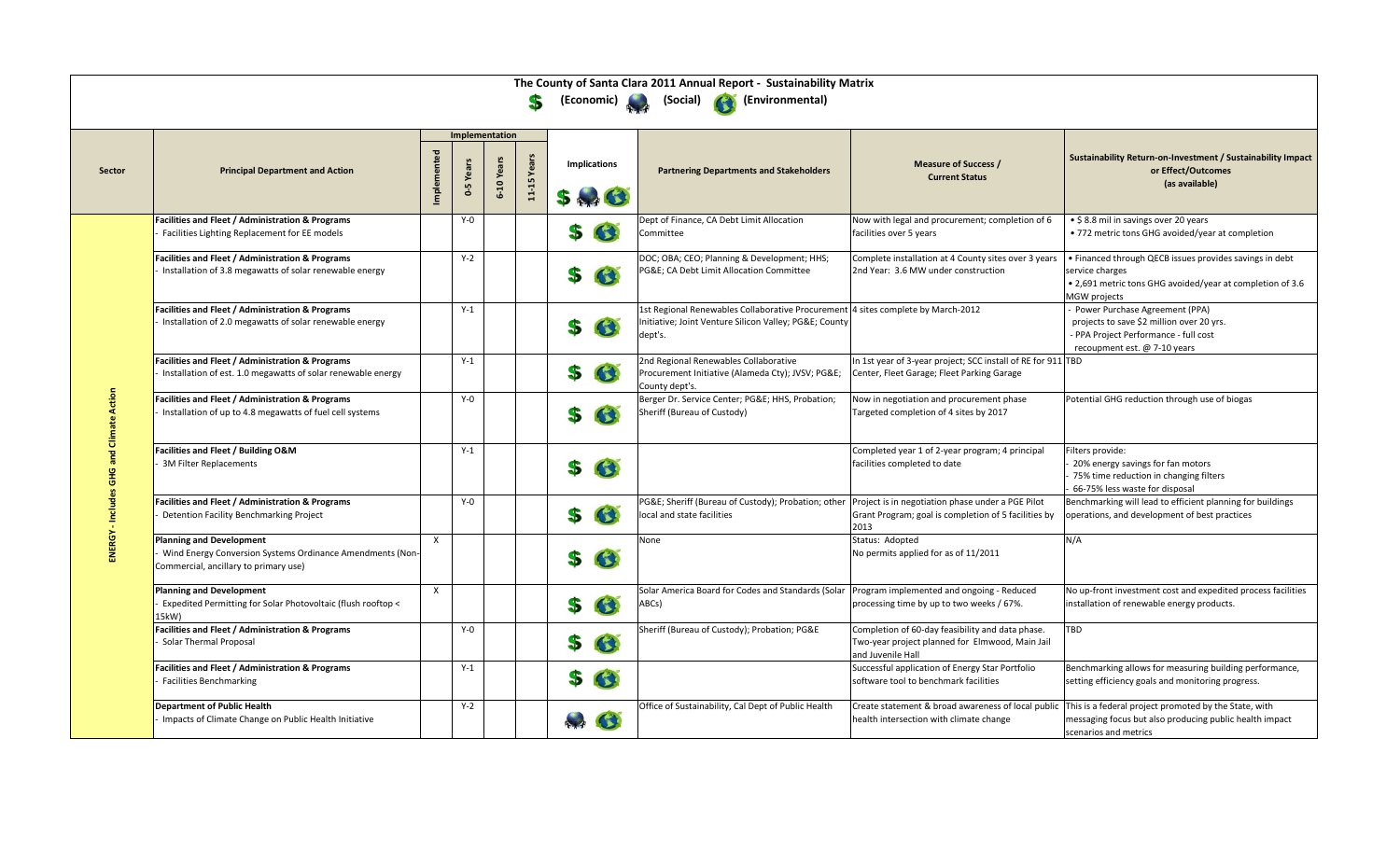|               |                                                                                                                                                                                                                                                                                                                     |        |                | Implementation  |                  |                                |                                                                                                                                                                                        |                                                                                                                                                                                                                                                                                      |                                                                                                                                                                                                                                                                                                                                                                                    |
|---------------|---------------------------------------------------------------------------------------------------------------------------------------------------------------------------------------------------------------------------------------------------------------------------------------------------------------------|--------|----------------|-----------------|------------------|--------------------------------|----------------------------------------------------------------------------------------------------------------------------------------------------------------------------------------|--------------------------------------------------------------------------------------------------------------------------------------------------------------------------------------------------------------------------------------------------------------------------------------|------------------------------------------------------------------------------------------------------------------------------------------------------------------------------------------------------------------------------------------------------------------------------------------------------------------------------------------------------------------------------------|
| <b>Sector</b> | <b>Principal Department and Action</b>                                                                                                                                                                                                                                                                              | Impler | Years<br>$0-5$ | Yea<br>$6 - 10$ | Yea<br>$11 - 15$ | <b>Implications</b><br>$5 - 6$ | <b>Partnering Departments and Stakeholders</b>                                                                                                                                         | <b>Measure of Success /</b><br><b>Current Status</b>                                                                                                                                                                                                                                 | <b>Sustainability Return-on-Investment / Sustainability Impact</b><br>or Effect/Outcomes<br>(as available)                                                                                                                                                                                                                                                                         |
|               | <b>Office of Sustainability</b><br>Joint Policy Committee Adaptation Initiative                                                                                                                                                                                                                                     |        | $Y-2$          |                 |                  | G<br>$\leftarrow$              | Office represents County in Joint Policy Committee<br>Initiative. Includes research institutes, universities,<br>consultants, govts, researchers                                       | Peer-reviewed studies and model set of<br>recommendations for Bay Region adaptation<br>planning                                                                                                                                                                                      | Supports prudent and strategic decision-making and<br>dedication of regional funding and resources.                                                                                                                                                                                                                                                                                |
|               | Office of Sustainability - Energy Upgrade California<br><b>Contractor Training Program</b>                                                                                                                                                                                                                          |        | $Y-2$          |                 |                  | $5 \rightarrow 3$              | NARI, Working Partnerships USA, and other<br>contractor and labor organizations; ICF                                                                                                   | Establish energy efficiency (EE) contractor training<br>program, incl. orientation as to financing,<br>marketing, messaging, and EE benefits                                                                                                                                         | Development of higher skilled, motivated and effective energy<br>efficiency workforce                                                                                                                                                                                                                                                                                              |
|               | <b>Office of Sustainability</b><br>- Silicon Valley 2.0 Project                                                                                                                                                                                                                                                     |        | $Y-1$          |                 |                  | $5 - 3$                        | Nine cities, Santa Clara Valley Water District, Joint<br>Venture Silicon Valley, Silicon Valley Leadership<br>Group, other foundations, organizations,<br>iniversities and non-profits | for climate response and adaptation planning. Incl.<br>communities, and commercial resilience planning.                                                                                                                                                                              | Raise funding for and complete regional framework The project incl. metrics analyses, and a tool crafted for the<br>unique aspects of the region. The planning and metrics tools<br>infrastructure planning, shared assets, vulnerability will provide critical resources for community leaders in<br>deciding sustainability and adaptation measures and<br>dedicating resources. |
|               | <b>Parks and Recreation Anderson Visitor Ctr</b><br>Exceed title 24 standards by min 15% -- Sized photovoltaic<br>system; Passive heating/cooling;<br>Reflective roofing: Selective window ratings; Manual<br>on/auto off AC system; Solar hot water system; Parks<br>on/auto off AC system; Solar hot water system |        | $Y-2$          |                 |                  | S<br>63                        | PG&E - Savings by Design                                                                                                                                                               | Completion of construction; cyclical monitoring of<br>impacts and savings                                                                                                                                                                                                            | TBD                                                                                                                                                                                                                                                                                                                                                                                |
|               | <b>Office of Sustainability</b><br>- GHG Inventories / Government and Community<br><b>Climate Action Plans</b>                                                                                                                                                                                                      |        | $Y-1$          |                 |                  | $5 \rightarrow C$              | PG&E Joint Venture Silicon Valley; multiple<br>Municipalities; Santa Clara Valley Water<br>Management District; De Anza College                                                        | Status: closing negotiations with PG&E for full<br>funding.<br><b>Action Plan templates</b>                                                                                                                                                                                          | A 3-Phase Project that will provide updated gov't operations<br>inventories, community inventories, and Municipal and<br>Consideration of various inventory tools and Climate County Climate Action Plans and/or updates. Aligns with<br>Board policies and represents local gov't goals in support of<br>AB 32.                                                                   |
|               | <b>Roads and Airports</b><br>- Expand the use of Warm Mix Asphalt (WMA) as state<br>specification standards become available.                                                                                                                                                                                       |        |                |                 | $Y-1$            | 56                             | Private industry; Caltrans                                                                                                                                                             | Incorporate new specifications and expand use as<br>part of pavement maintenance projects.<br>Demonstration project currently in place on<br>Montague Expressway.                                                                                                                    | Reduces fuel consumption during manufacturing by 20%<br>Decreases greenhouse gas emissions, smoke, and dust at the<br>production plants and on the construction sites                                                                                                                                                                                                              |
|               | <b>Roads and Airports</b><br>- Conduct demonstration projects for Cold In-Place Recycling (CIR)<br>- a road pavement rehabilitation technique in which the existing<br>pavement materials are reused in place, reducing the use and<br>transportation of raw materials.                                             |        | $Y-1$          |                 |                  | $\bullet$<br>S                 |                                                                                                                                                                                        | 2011 - Used CIR along 1.1 miles of Holsclaw Road<br>near Gilroy.<br>CIR process proposed for reconstructing two<br>additional roads next year.                                                                                                                                       | Reduction in use of raw materials<br>CO2 Emissions Reduction per lane mile: 66 tons<br>Cost savings over conventional pavement: 33% to 50%                                                                                                                                                                                                                                         |
|               | <b>Roads and Airports</b><br>Replace street lights and signal lights with<br>induction fluorescent and/or LED lighting                                                                                                                                                                                              |        |                | $Y-1$           |                  | \$6                            |                                                                                                                                                                                        | 2011: Technical feasibility conducted in preparation 50% reduction in energy use per light replaced.<br>for rolling out the program<br>Conversion of street lights and signals along County-<br>maintained roads.<br>Multi-year program implemented as funding<br>becomes available. | Return on investment: 5 years.                                                                                                                                                                                                                                                                                                                                                     |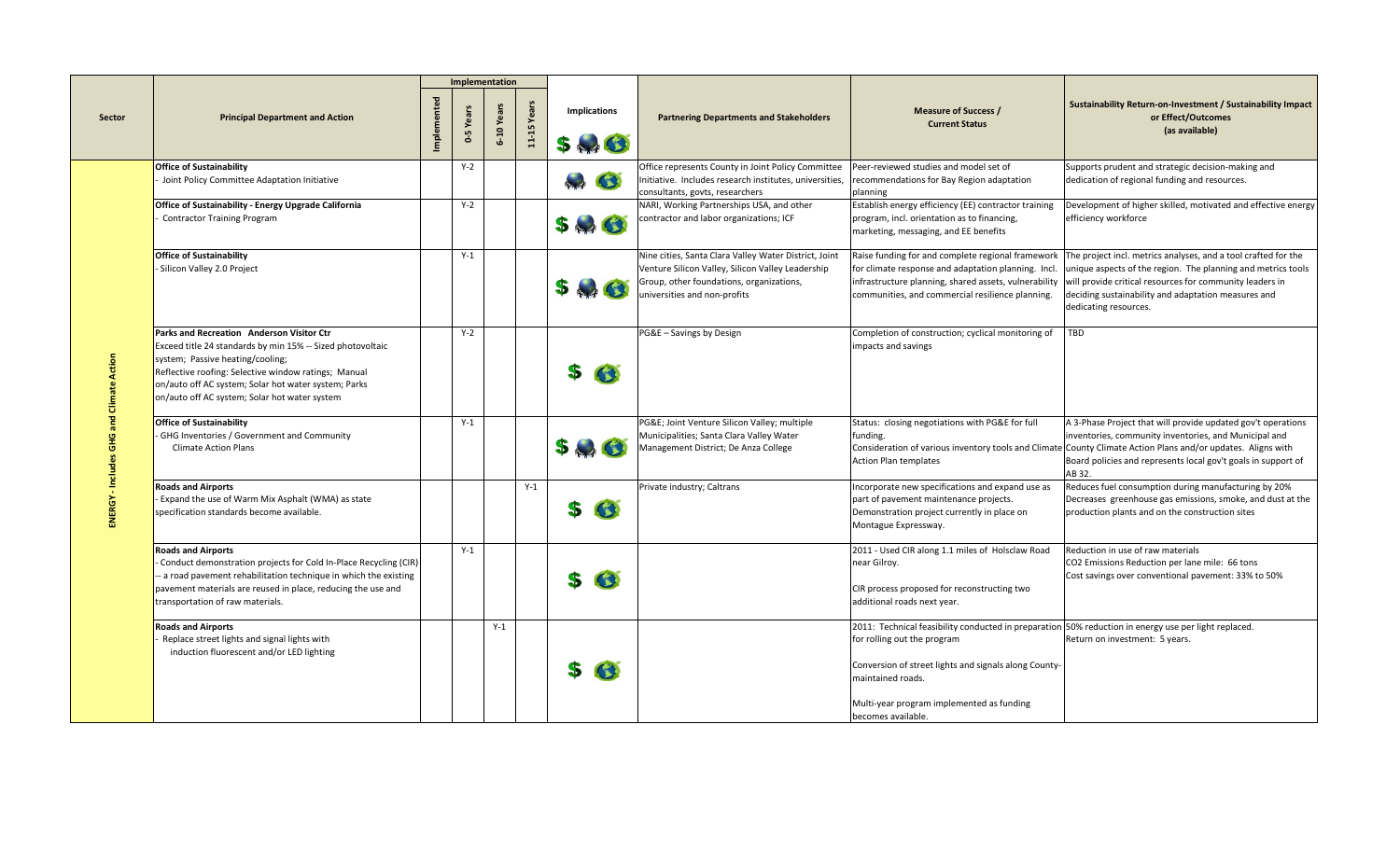|               |                                                                                                                                                                                                                                             |               |       | Implementation |            |                                |                                                                                                                               |                                                                                                                                                                                                                      |                                                                                                                                                                                                                                                                                                                                                                                                             |
|---------------|---------------------------------------------------------------------------------------------------------------------------------------------------------------------------------------------------------------------------------------------|---------------|-------|----------------|------------|--------------------------------|-------------------------------------------------------------------------------------------------------------------------------|----------------------------------------------------------------------------------------------------------------------------------------------------------------------------------------------------------------------|-------------------------------------------------------------------------------------------------------------------------------------------------------------------------------------------------------------------------------------------------------------------------------------------------------------------------------------------------------------------------------------------------------------|
| <b>Sector</b> | <b>Principal Department and Action</b>                                                                                                                                                                                                      | $\frac{1}{2}$ | ò     | 6-10 Year      | 11-15 Year | <b>Implications</b><br>$5 - 6$ | <b>Partnering Departments and Stakeholders</b>                                                                                | <b>Measure of Success /</b><br><b>Current Status</b>                                                                                                                                                                 | <b>Sustainability Return-on-Investment / Sustainability Impact</b><br>or Effect/Outcomes<br>(as available)                                                                                                                                                                                                                                                                                                  |
|               | Office of Sustainability - Energy Upgrade California<br>Whole-Home Energy Audit Program<br>Retrofit Pilots in Under-Served Communities<br>Community Energy Awareness Outreach & Marketing                                                   |               | $Y-1$ |                |            | 5.3                            | ABAG; California Energy Commission; Acterra;<br>PG&E Ecology Action; ICF Int'l; CBOs; labor<br>organizations, contractors     | 500 Advanced Whole-Home Energy Audits;<br>20,000,000 Market Impressions;<br>Awareness Campaign Outreach to 1.6 million.<br>Economic impacts re sustain and create jobs;<br>circulation of revenue into local economy | • More than 550 audits complete or in-progress<br>• 218 Advanced Retrofits complete or in-progress<br>• 60% of all completed retrofits attained 20-30% EE<br>improvement<br>• An additional 24% completed retrofits attained<br>30-45% EE improvement<br>• Avg. 32% residential energy efficiency improvement<br>for retrofits completed to date<br>• Spontaneous recoupment; Program fully grant<br>funded |
|               | Office of Sustainability - Energy Upgrade California<br>Energy-Indoor Air Quality Nexus Research Pilot                                                                                                                                      |               | $Y-2$ |                |            | $5 - 6$                        | 4Cs; State of California; California Energy<br>Commission; Sterling Engineering & Diagnostic;<br>County Dept of Public Health | Compare pre- and post-retrofit energy audits and<br>indoor air quality testing to assess any trending<br>linking energy efficiency with indoor air quality and<br>public health                                      | Pilot uses 4 homes licensed by the State as Family Day Care<br>Home Providers. Testing will be complete March-2012. An<br>energy efficiency link to public health will elevate value place<br>on energy efficiency.                                                                                                                                                                                         |
|               | <b>Parks and Recreation -- Martial Cottle</b><br>Exceed title 24 standards by min 15% Sized photovoltaic system<br>Passive heating/cooling Reflective roofing Selective window<br>ratings Manual on/auto off AC syst Solar hot water system |               | $Y-2$ |                |            | G<br>S                         |                                                                                                                               | Master Plan complete, under schematic design, TBD TBD                                                                                                                                                                |                                                                                                                                                                                                                                                                                                                                                                                                             |
|               | <b>Parks and Recreation</b><br>- Fantasy of Lights Event<br>Convert incandescent Christmas light bulbs to LED                                                                                                                               |               | $Y-1$ |                |            | $\bullet$<br>\$                |                                                                                                                               | 2nd year - 35% in progress;<br>complete conversion by 2013                                                                                                                                                           | Reduce energy consumption(of event) by 75%                                                                                                                                                                                                                                                                                                                                                                  |
|               | <b>Facilities and Fleet - Administration and Programs</b><br>Education and Outreach Program / Green Team                                                                                                                                    |               | $Y-2$ |                |            | $\bullet$<br>\$                |                                                                                                                               | Success will be defined by tracking initiative<br>measurements and employee engagement.<br>Presently, 7 departments participate.                                                                                     | The "Green Team" promotes the County's internal CAP and<br>other policy commitments. including encouraging use of<br>public transit, and paper, energy and resource use reductions.                                                                                                                                                                                                                         |
|               | <b>Facilities and Fleet - Administration and Programs</b><br>- Tracking Government Operations Climate Action Plan                                                                                                                           |               | $Y-3$ |                |            | $\bullet$                      | Engages all County departments and offices                                                                                    | Complete 2010 GHG inventory to track GHG<br>Emissions reductions targets, pursuant to Climate<br>Action Plan for Operations and Facilities.                                                                          | Advances implementation of Plan recommendations and<br>targets (e.g., 10% reduction in GHG by 2015 from 2005<br>baseline)                                                                                                                                                                                                                                                                                   |
|               | Dept of Planning and Development<br>Solar Permitting Initiative (to establish uniform, web-based<br>permitting process)                                                                                                                     |               | $Y-2$ |                |            | $\bullet$<br>\$                | US Dept. of Energy; City of San Jose; City of<br>Sunnyvale; City of Palo Alto;                                                | Resolve wet plans process;<br>Uniform Regional Permitting;<br><b>Reduced Costs of Solar Permitting</b>                                                                                                               | Reduced County solar permitting costs<br>Facilitation of conversion to renewable energy<br>Cost neutral program after 2 years                                                                                                                                                                                                                                                                               |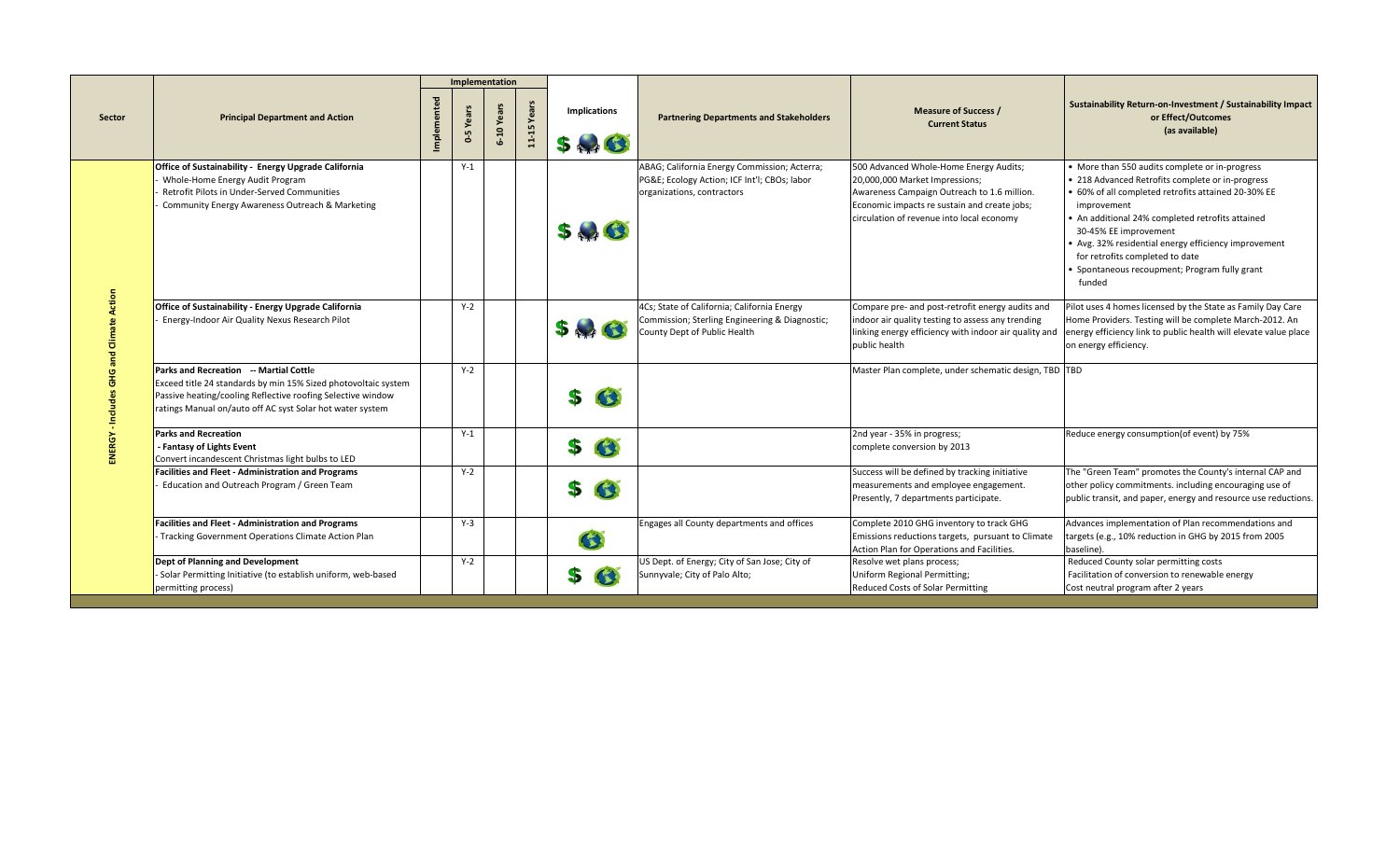|                     |                                                                                                      |                    |                | Implementation |            |                                |                                                                                                                                                                                                                                                                                                                           |                                                                                                                                                                                                                                                                                                                                                                           |                                                                                                                                                                                                                             |
|---------------------|------------------------------------------------------------------------------------------------------|--------------------|----------------|----------------|------------|--------------------------------|---------------------------------------------------------------------------------------------------------------------------------------------------------------------------------------------------------------------------------------------------------------------------------------------------------------------------|---------------------------------------------------------------------------------------------------------------------------------------------------------------------------------------------------------------------------------------------------------------------------------------------------------------------------------------------------------------------------|-----------------------------------------------------------------------------------------------------------------------------------------------------------------------------------------------------------------------------|
| <b>Sector</b>       | <b>Principal Department and Action</b>                                                               | <b>Implemented</b> | Years<br>$0-5$ | 6-10 Yea       | 11-15 Yea  | <b>Implications</b><br>$5 - 3$ | <b>Partnering Departments and Stakeholders</b>                                                                                                                                                                                                                                                                            | <b>Measure of Success /</b><br><b>Current Status</b>                                                                                                                                                                                                                                                                                                                      | Sustainability Return-on-Investment / Sustainability Impact<br>or Effect/Outcomes<br>(as available)                                                                                                                         |
|                     | <b>Integrated Waste Management</b><br>Single Use plastic bag ordinance                               |                    | $Y-1$          |                |            | 5.9C                           |                                                                                                                                                                                                                                                                                                                           | Prevent distribution of an estimated 832,000 single-<br>use carryout bags per year in unincorporated SCC<br>resulting in a proportionate decrease in the number<br>of bags landfilled or ending up as roadside litter                                                                                                                                                     | Not presently calculated                                                                                                                                                                                                    |
|                     | <b>Facilities and Fleet / Administration &amp; Programs</b><br>Recycling, Composting & Waste Program |                    | $Y-2$          |                |            | $\bullet$<br>S.                | County Integrated Waste Management (IWM);<br>County Dept's; Allied Waste                                                                                                                                                                                                                                                  | Program will Allied Waste to be fully implemented<br>2012-13; target of 75% diversion rate by 2014.                                                                                                                                                                                                                                                                       | Between Oct-2010 - Sept-2011:<br>1438 tons diverted through composting<br>2366 tons diverted through recycling<br>3502 tons landfilled<br>Avg. diversion rate of 52% for FY2011                                             |
|                     | <b>Facilities and Fleet / Administration &amp; Programs</b><br>Zero Waste Events Policy              | $\mathsf{X}$       |                |                |            | G<br>\$                        | All County Departments and Event Planners                                                                                                                                                                                                                                                                                 | Adoption of Policy by Board of Supervisors; est.<br>website                                                                                                                                                                                                                                                                                                               | <b>TBD</b>                                                                                                                                                                                                                  |
| <b>TA</b>           | <b>Integrated Waste Management</b><br>e-Stewards ordinance                                           |                    | $Y-1$          |                |            | $\rightarrow$ $\bullet$        | Department of Environmental Health                                                                                                                                                                                                                                                                                        | Mandates that electronic waste collected from of<br>disposed of in unincorporated SCC be taken to an e-<br>Stewards certified recycler, keeping the waste<br>stream from being sent out of the country to<br>endanger the environment and health of people in<br>developing countries                                                                                     | <b>TBD</b>                                                                                                                                                                                                                  |
| TE/M.<br><b>WAS</b> | Integrated Waste Management<br><b>Expanded polystyrene</b>                                           |                    | $Y-1$          |                |            | 5.8                            | Office of Sustainability                                                                                                                                                                                                                                                                                                  | Ban distribution of expanded polystyrene food and<br>beverage containers in County buildings and<br>facilities and in unincorporated SCC restaurants,<br>markets and convenience stores resulting in a<br>proportionate decrease in the number of<br>containers landfilled or ending up as roadside litter                                                                | Project in first year development and research phase; impacts<br>and outcomes will be quantified in next 18 months.                                                                                                         |
|                     | Integrated Waste Management<br><b>Green Business Program</b>                                         |                    |                |                | Continuous | $5 - 3$                        | Department of Environmental Health (Audits), Santa Sustained proliferation of the Program and<br>Clara Valley Water District, PG&E, Bay Area Air<br>Quality Management District, California Bay Area<br>Green Business Network, Department of Toxic<br>Substances Control, Santa Clara County cities &<br>garbage haulers | continuous certification of new businesses;<br>including all County offices and departments                                                                                                                                                                                                                                                                               | The Green Business Program helps small to medium sized<br>businesses to lower their environmental footprint primarily<br>through water and energy efficiency and conservation, waste<br>reduction and pollution prevention. |
|                     | Integrated Waste Management<br>Home Composting Education Program                                     |                    |                |                |            | 43                             | Bay Friendly Coalition, Santa Clara County Cities,<br>Resource Area For Teachers, various schools, Master free classes to residents of the County on topics<br>Composters                                                                                                                                                 | The Home Composting Education Program provides  466 composting bins sold in FY11 by IWM<br>such as back yard composting, worm composing,<br>and other environmentally friendly gardening<br>practices that lead to increased division through the<br>composing of household organic material. In 2011,<br>34 classes were held, with an attendance of 1,036<br>residents. |                                                                                                                                                                                                                             |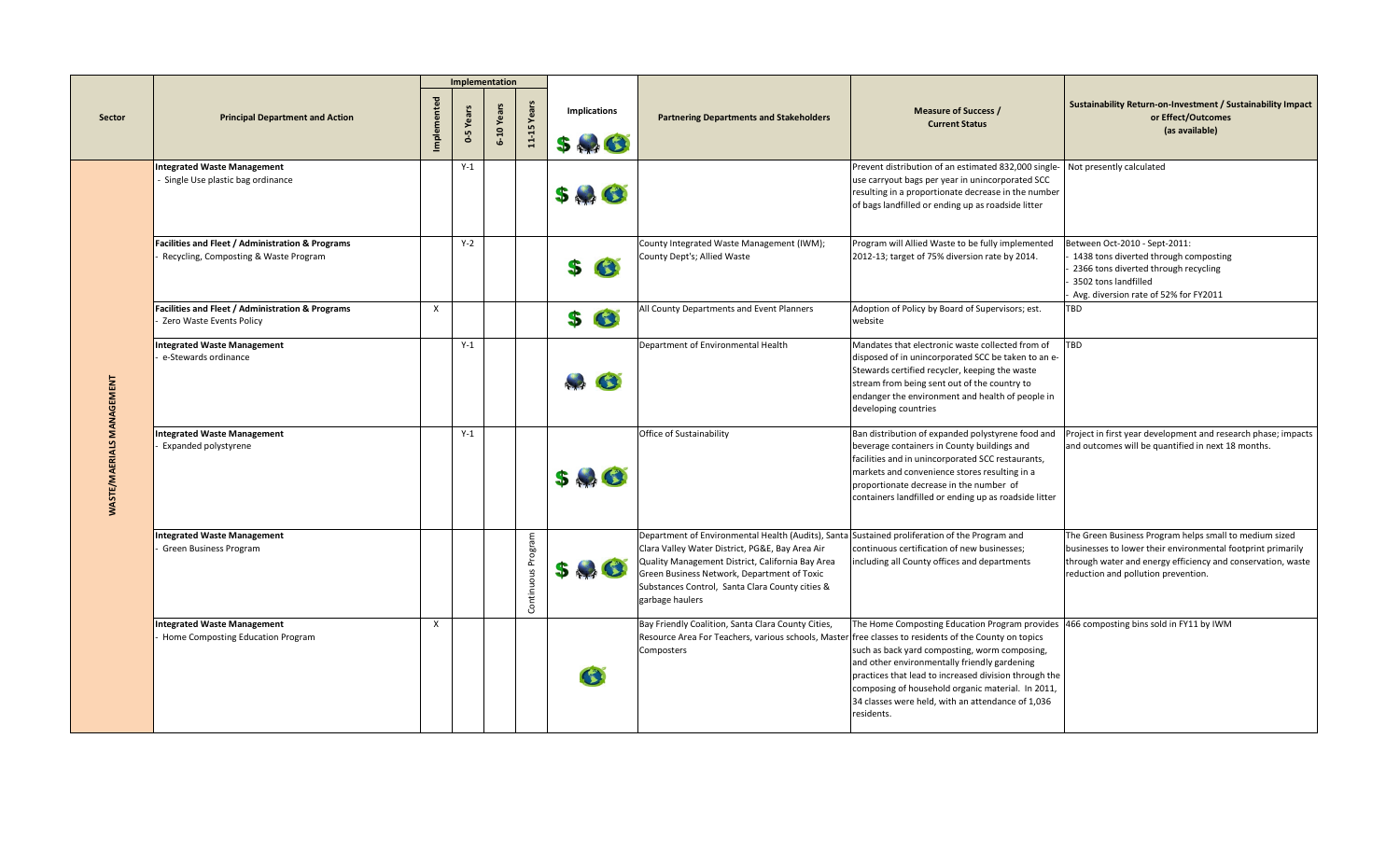|                                  |                                                                                                                                |       | Implementation   |                 |                  |                            |                                                                                                                                                                                                                |                                                                                                                                                                                                                       |                                                                                                                                                                                                                                                                                  |
|----------------------------------|--------------------------------------------------------------------------------------------------------------------------------|-------|------------------|-----------------|------------------|----------------------------|----------------------------------------------------------------------------------------------------------------------------------------------------------------------------------------------------------------|-----------------------------------------------------------------------------------------------------------------------------------------------------------------------------------------------------------------------|----------------------------------------------------------------------------------------------------------------------------------------------------------------------------------------------------------------------------------------------------------------------------------|
| <b>Sector</b>                    | <b>Principal Department and Action</b>                                                                                         | Imple | Years<br>$0 - 5$ | Yea<br>$6 - 10$ | Yea<br>$11 - 15$ | <b>Implications</b><br>540 | <b>Partnering Departments and Stakeholders</b>                                                                                                                                                                 | <b>Measure of Success /</b><br><b>Current Status</b>                                                                                                                                                                  | <b>Sustainability Return-on-Investment / Sustainability Impact</b><br>or Effect/Outcomes<br>(as available)                                                                                                                                                                       |
| WASTE/<br>MAERIALS<br>MANAGEMENT | <b>Parks and Recreation</b><br><b>Establish Park System Wide Single Stream Recycling and Solid</b><br><b>Waste Removal</b>     |       | $Y-1$            |                 |                  | G<br>S                     | FAF                                                                                                                                                                                                            | Current status - RFP completed                                                                                                                                                                                        | Contribution to Board of Supervisors' 75% Landfill diversion<br>requirement                                                                                                                                                                                                      |
|                                  | <b>Parks and Recreation</b><br><b>Anderson Visitor Ctr</b><br>Recycle no less than 75% of construction and demolition debris   |       | $Y-1$            |                 |                  | G<br>S                     |                                                                                                                                                                                                                | Successfully complete LEED quantification for<br>certification                                                                                                                                                        | TBD                                                                                                                                                                                                                                                                              |
|                                  | <b>Parks and Recreation</b><br>- Martial Cottle<br>Connection to park to light rail system - provide bridge and<br>path system |       | $Y-2$            |                 |                  | 546                        | Valley Transit Authority; City of San Jose                                                                                                                                                                     | Successful completion of construction                                                                                                                                                                                 | <b>TBD</b>                                                                                                                                                                                                                                                                       |
| <b>DRTATION</b><br>TRANSP        | <b>Roads and Airports</b><br>Construct new sidewalks in unincorporated neighborhoods and<br>along expressways                  |       |                  |                 | $Y-1$            | $5 - 3$                    | Awarded grant to Mountain View to construct 1,600 Construction of Prop 1B and Measure B sidewalk<br>linear feet of new sidewalk (0.3 miles) along Central  projects.<br>Expressway (to be constructed in 2012) | Award of expressway pedestrian program grant.<br>2011: Design completed for 3,750 linear feet of new physical activity and enhancing safety.<br>sidewalk for unincorporated roads (to be<br>constructed in 2012).     | 4-Year Grant Program intended to promote reduced auto use<br>resulting in decreased fuel consumption and air pollutant<br>emissions; promotes a healthier community by increasing                                                                                                |
|                                  | <b>Roads and Airports</b><br>Implement Expressway Traffic Responsive Signal Operations                                         |       | $Y-2$            |                 |                  | $\mathbf{r}$               | State (Prop 1B), MTC, and Air District<br>(Transportation Fund for Clean Air) provided project expressways over 3 years.<br>funding                                                                            | Provide traffic responsive signal operations along 8<br>2011: 5 expressways implemented.                                                                                                                              | Project Lifetime Benefits (5 years):<br>Travel Time Savings: 1.9 million hours<br>Fuel Consumption Savings: 2.3 million gallons<br>NOx Emission Reduction: 34.19 tons<br>CO Emission Reduction: 175.6 tons<br>VOC Emission Reduction: 40.7 tons                                  |
|                                  | <b>Roads and Airports</b><br>- Implement Bicycle Adaptive and Pedestrian Adaptive Traffic<br><b>Signal Timing</b>              |       |                  | $Y-3$           |                  | $\rightarrow$ $\bullet$    |                                                                                                                                                                                                                | Implement bicycle and pedestrian adaptive signal<br>funding becomes available).<br>2011: Bicycle adaptive signal timing implemented<br>at 20 intersections. Pedestrian adaptive signal<br>timing at one intersection. | Total Benefit Cost Ratio: 84:1<br>Promotes reduced auto use resulting in decreased fuel<br>timing along 8 expressways (multi-year program as consumption and air pollutant emissions; promotes a<br>healthier community by increasing physical activity and<br>enhancing safety. |
|                                  | <b>Facilities and Fleet / Administration &amp; Programs</b><br><b>Employee Commuter Survey</b>                                 |       | $Y-2$            |                 |                  | $\sim$                     | Survey sent to all employees                                                                                                                                                                                   | Completed annual employee commute surveys                                                                                                                                                                             | This data supports planning and advocacy for employee use of<br>public transit; and also provides data for internal GHG<br>inventory.                                                                                                                                            |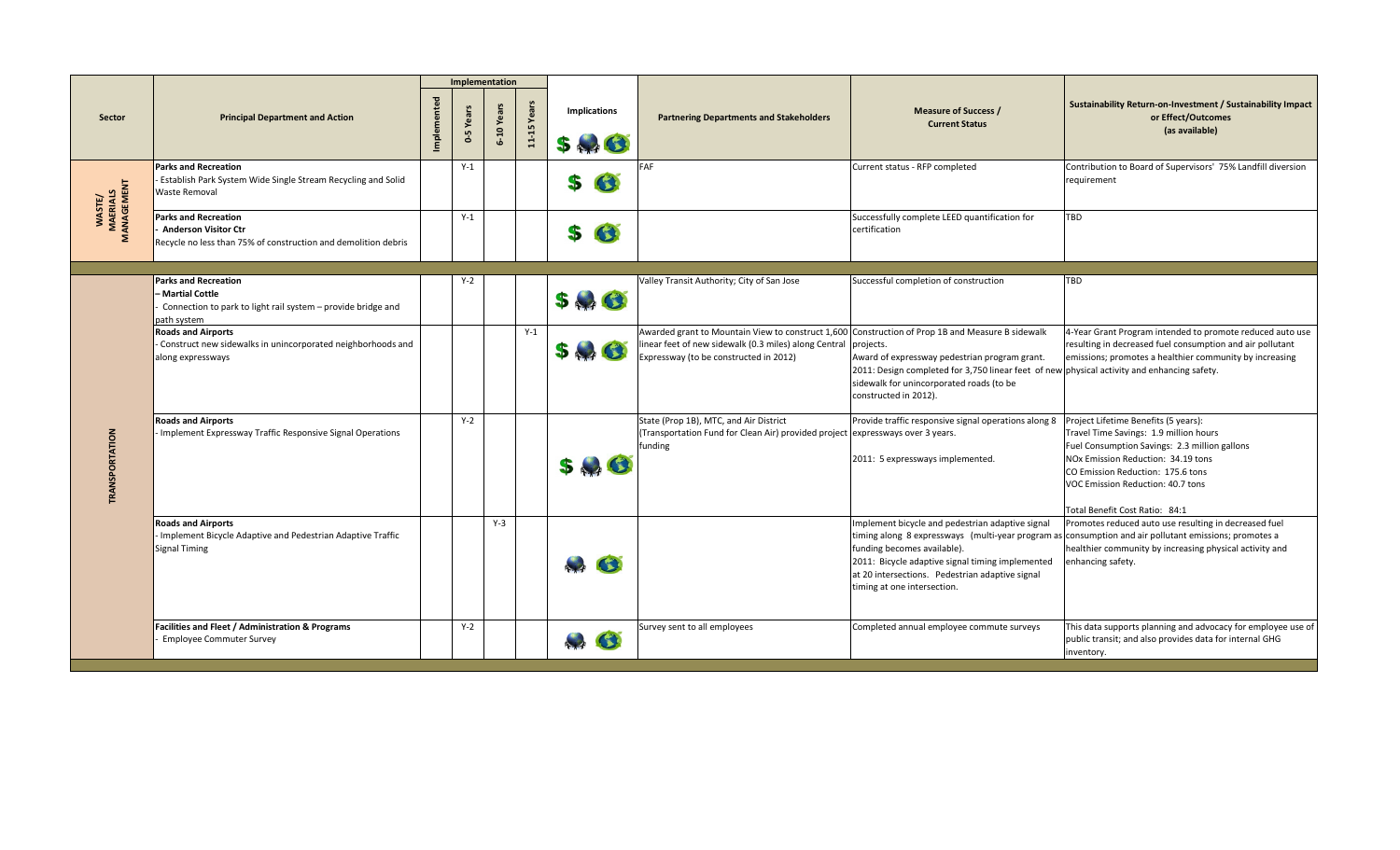|               |                                                                                                              |                |         | Implementation |              |                                |                                                                                                                        |                                                                                                                                        |                                                                                                                                           |
|---------------|--------------------------------------------------------------------------------------------------------------|----------------|---------|----------------|--------------|--------------------------------|------------------------------------------------------------------------------------------------------------------------|----------------------------------------------------------------------------------------------------------------------------------------|-------------------------------------------------------------------------------------------------------------------------------------------|
| <b>Sector</b> | <b>Principal Department and Action</b>                                                                       | Implemented    | Ó       | 6-10 Yea       | Yea<br>11-15 | <b>Implications</b><br>$5 - C$ | <b>Partnering Departments and Stakeholders</b>                                                                         | <b>Measure of Success /</b><br><b>Current Status</b>                                                                                   | Sustainability Return-on-Investment / Sustainability Impact<br>or Effect/Outcomes<br>(as available)                                       |
|               | <b>Facilities and Fleet / Capital Projects Division</b><br>James Ranch Dormitory                             |                | $Y-2$   |                |              | S<br>$+4$                      | Department of Probation                                                                                                | Final construction that qualifies for LEED Silver<br>rating. Construction start 2013.                                                  | TBD upon completion (est. 2014)                                                                                                           |
|               | <b>Facilities and Fleet / Capital Projects Division</b><br>Elmwood Cooling System Replacement (Food Systems) |                | $Y-2$   |                |              | 5                              | Sheriff's Office<br><b>Bureau of Custody</b>                                                                           | Efficiencies/savings in replacement of end-of-life<br>w/ energy efficient system                                                       | Implementation will save 100,000 kWh / year                                                                                               |
|               | <b>Facilities and Fleet / Capital Projects Division</b><br>Juvenile Hall Kitchen Upgrade                     |                | $Y-2$   |                |              | S                              | Department of Probation                                                                                                | Replace end-of-life HVAC, food service & appliances<br>w/ energy efficient models                                                      | TBD upon completion (est.<br>2014)                                                                                                        |
|               | <b>Parks and Recreation</b><br>Parks Administration Bldg LEED EBOM Certification                             |                | $Y-2$   |                |              | $\bullet$<br>\$                | <b>IFAF</b>                                                                                                            | Project Plan created<br><b>Energy Audit Completed</b><br><b>Water Audit Completed</b>                                                  | <b>TBD</b>                                                                                                                                |
|               | <b>Parks and Recreation</b><br>Parks Public Use Restroom Upgrades                                            |                |         |                | $Y-10$       | G<br>\$                        |                                                                                                                        | Installing: Waterless Urinals, Low Flow Toilets, &<br>LEED certified Hand Dryers 10th year: 33<br>Restrooms complete                   | Reduce costs of paper towels by 75% (overall)<br>Reduce water use by 50% (in restrooms)<br>Reduce power consumption by 75% (in restrooms) |
|               | <b>Planning and Development</b><br><b>Health Element Update</b>                                              |                | $Y-1$   |                |              | $\bullet$<br>$\mathbf{r}$      | Depts of Public Health, Roads & Airports,<br>Environmental Health, Agriculture, and the Health<br>Advisory Commission. | Status: Consultant Selected.<br>Success: Adoption                                                                                      | TBD                                                                                                                                       |
|               | <b>Planning and Development</b><br><b>Housing Element Update</b>                                             |                | $Y-2$   |                |              | $5 - 6$                        | Office of Affordable Housing, Stanford, State<br>Department of Housing and Community<br>Development.                   | Schedule: within 5 years<br>Status: Regional Agencies in process of determining TBD<br><b>Housing Need</b><br>Schedule; within 5 years |                                                                                                                                           |
|               | <b>Planning and Development</b><br><b>Residential Green Building Ordinance</b>                               | X              |         |                |              | $\bullet$<br>\$                | Silicon Valley Leadership Group, Build it Green                                                                        | Status: Adopted                                                                                                                        | Not Determined                                                                                                                            |
| <u>ა</u>      | Planning and Development<br>Non-Residential Green Building Ordinance                                         | $\mathsf{X}^-$ |         |                |              | \$<br>G                        | Stanford, Department of Planning and Development Status; Adopted<br>Applicants' Roundtable.                            | No permits reviewed using the LEED mechanism so<br>far.                                                                                | N/A                                                                                                                                       |
|               | <b>Planning and Development</b><br>Stanford Alternate Means Green Building Ordinance                         | $\mathsf{X}$   |         |                |              | G                              | Stanford, Department of Planning and Developmen<br>Applicants' Roundtable.                                             | Status: Adopted (as part of the Non-Residential<br>Green Building Ordinance).                                                          | N/A                                                                                                                                       |
|               | <b>Planning and Development</b><br>- Commercial Solar Ordinance                                              | $\mathsf{X}$   |         |                |              | $\bullet$<br>\$                | Solar industry stakeholders                                                                                            | Status: Adopted<br>No permits applied for as of 11/2011                                                                                | N/A                                                                                                                                       |
|               | <b>Planning and Development</b><br>Update of "Development in Flood Plains" Ordinance                         |                | $Y-2$   |                |              | $\rightarrow$ $\bullet$        | FEMA, California Department of Water Resources<br>(and probably SCVWD)                                                 | Status: Issue identification phase<br>Success: Ordinance Adoption.                                                                     | Return: Improved definitions for better protection of<br>structures; lower impact of new development                                      |
|               | <b>Facilities and Fleet - Capital Projects Division</b><br>Downtown Health Center                            |                | $Y - 4$ |                |              | O<br>\$                        | <b>HHS</b>                                                                                                             | Target is to qualify for LEED Silver rating.<br>Status: Design Phase                                                                   | Building performance is core among the Board's sustainability<br>goals.<br>Assessments will occur post-construction                       |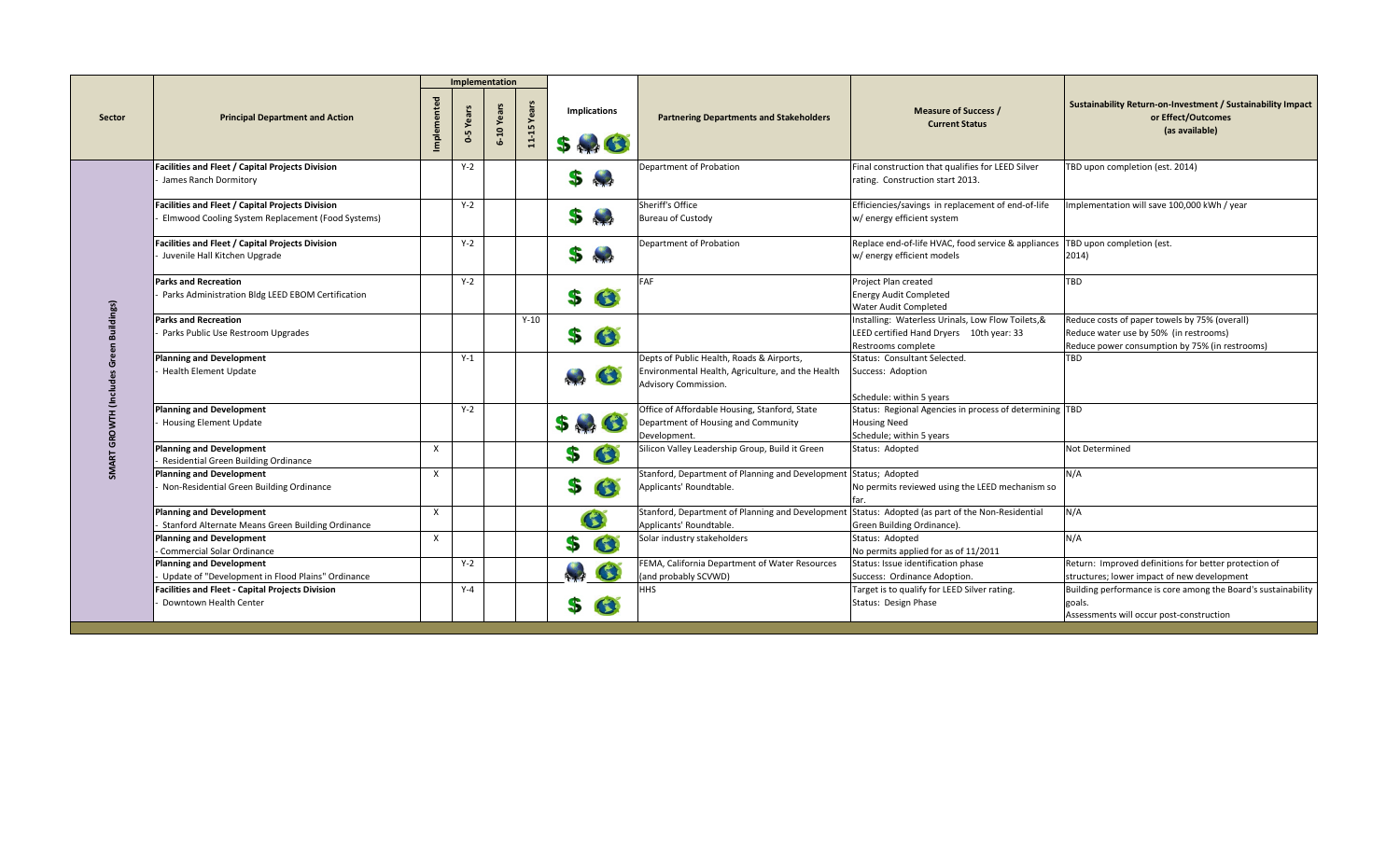|                                              |                                                                                                                                                                                                                                                                                                 |              |                  | Implementation |              |                                                                                 |                                                                                                                                                                                                       |                                                                                                                                                               |                                                                                                                                                                                           |
|----------------------------------------------|-------------------------------------------------------------------------------------------------------------------------------------------------------------------------------------------------------------------------------------------------------------------------------------------------|--------------|------------------|----------------|--------------|---------------------------------------------------------------------------------|-------------------------------------------------------------------------------------------------------------------------------------------------------------------------------------------------------|---------------------------------------------------------------------------------------------------------------------------------------------------------------|-------------------------------------------------------------------------------------------------------------------------------------------------------------------------------------------|
| <b>Sector</b>                                | <b>Principal Department and Action</b>                                                                                                                                                                                                                                                          | Implemented  | Years<br>LŊ<br>ò | 6-10 Yea       | Yea<br>11-15 | <b>Implications</b><br>$5 - 3$                                                  | <b>Partnering Departments and Stakeholders</b>                                                                                                                                                        | <b>Measure of Success /</b><br><b>Current Status</b>                                                                                                          | <b>Sustainability Return-on-Investment / Sustainability Impact</b><br>or Effect/Outcomes<br>(as available)                                                                                |
|                                              | <b>Department of Public Health</b><br>General Plan development: Health Element                                                                                                                                                                                                                  |              | $Y-1$            |                |              | $5 - 3$                                                                         | Office of Sustainability                                                                                                                                                                              | 2014                                                                                                                                                          | Dept. of Planning and Development, Raimi & Assoc.,  Inclusive health element developed and adopted by  Enhanced human capital, socialization, reduced health care<br>costs,               |
|                                              | <b>Department of Public Health</b><br>Social and Health Inequity Report                                                                                                                                                                                                                         | $\mathsf{X}$ |                  |                |              | S.                                                                              | The Health Trust                                                                                                                                                                                      | Awareness of upstream social determinants of<br>public health                                                                                                 | Ability to plan preemptively for improved public health                                                                                                                                   |
|                                              | <b>Planning and Development</b><br>Mapping BAAQMD Public Health Data around Roads                                                                                                                                                                                                               |              | $Y-4$            |                |              | $\bullet$                                                                       | <b>BAAQMD</b>                                                                                                                                                                                         | GIS Maps being finalized.                                                                                                                                     | County's investment in staff time to create maps resulted in<br>savings of staff time for multiple jurisdictions.                                                                         |
|                                              | <b>Department of Public Health</b><br>Vietnamese Health Assessment                                                                                                                                                                                                                              | X            |                  |                |              | $5 -$                                                                           | REACH Coalition, Office of Supervisor Cortese, VHA<br><b>Advisory Board</b>                                                                                                                           | Publicize Vietnamese health needs in SCC                                                                                                                      | Health Assessment provides framework for building programs<br>and measures to address specific communities and distinct<br>health care concern profiles                                   |
|                                              | <b>Department of Public Health</b><br>- Strategic Planning Initiative                                                                                                                                                                                                                           |              | $Y-2$            |                |              | $5 - 3$                                                                         | Public Hospitals, Health Advisory Commission, VHP,<br><b>SCCHHS</b>                                                                                                                                   | Continuous alignment of planning with programs<br>and improved public health                                                                                  | Approach permits the Public Health Department to identify<br>and prioritize public health demands and develop responsive<br>programs                                                      |
|                                              | <b>Department of Public Health</b><br>- Communities Putting Prevention to Work                                                                                                                                                                                                                  |              | $Y-2$            |                |              | 5.3 <sup>o</sup>                                                                | Cities of SCC, multiple NGOs                                                                                                                                                                          | Reduce community rates of obesity and tobacco<br>luse.                                                                                                        | Grant funding allows immediate return and benefit to the<br>community. Reflects Board priorities in reducing public health<br>costs and co-benefits of healthy community.                 |
|                                              | Department of Public Health<br>- Let's Move Initiative                                                                                                                                                                                                                                          |              | $Y-1$            |                |              | $\begin{array}{c} \uparrow \uparrow \uparrow \uparrow \end{array}$<br>$\bullet$ | White House / First Lady Initiative; all SCC cities                                                                                                                                                   | Increase childhood activity & improve nutrition                                                                                                               | Grant funded program centers on preemptive avoidance of<br>monetary and social costs of poor health, especially among<br>children.                                                        |
|                                              | <b>Facilities and Fleet / Administration &amp; Programs</b><br>Women In Fleet Pilot                                                                                                                                                                                                             |              | $Y-1$            |                |              |                                                                                 | Recruiting automotive schooling programs; Office of Seeking to establish an unpaid intern program to<br>Women's Policy, ESA, OCC                                                                      | train women in auto mechanics. Outcome to be<br>measured by # of applicants.                                                                                  | This pilot will include tours of County Fleet facility; and seeks<br>to diversity employment opportunities for women. Currently,<br>soliciting applicants.                                |
|                                              | <b>Social Services Agency</b><br>- Teen Pregnancy Prevention Collaborative                                                                                                                                                                                                                      |              | $Y - 4$          |                |              | G                                                                               | Alum Rock Counseling                                                                                                                                                                                  | A wide-scale, community-driven teen pregnancy<br>prevention program. Objectives are to reduce<br>teenage and unintended pregnancy and absentee<br>fatherhood. | Program is Grant-funded under the Community Challenge<br>Grant Program; and promotes economic, social, and<br>emotional development of parents and children.                              |
|                                              | <b>Agricultural and Environmental Management</b><br>SCC Food System Alliance                                                                                                                                                                                                                    |              | $Y-1$            |                |              | H C                                                                             | Farm Bureau of SCC; Bay Area Chrysanthemum<br>Growers Association; SCC Cattlemen's Association                                                                                                        | Early development; with a creation of benchmarks<br>and milestones in progress.                                                                               | A foodshed planning initiative to promote security, access<br>and equality of healthy foods.                                                                                              |
|                                              | <b>Parks and Recreation</b><br>Martial Cottle Urban Agriculture Project<br>Implement master plan - urban agricultural park - 80% of<br>acreage (287) in active ag use, including community gardens,<br>food growing and prep demonstration pavilion, interpretive<br>display(s), visitor center |              | $Y-2$            |                |              | $5 \rightarrow 3$                                                               | City of San Jose; partnering agricultural<br>organizations TBD                                                                                                                                        | Completion of design; construction and<br>development of leases w/partner orgs.<br>Established viability of urban agriculture                                 | Urban agriculture has multiple co-benefits including healthy<br>food, food justice and equity, minor transportation from plot<br>to table, enhanced public health, and cost effectiveness |
| <b>NATURAL RESOURCES<br/>AND AGRICULTURE</b> | <b>Planning and Development</b><br><b>Habitat Conservation Plan</b>                                                                                                                                                                                                                             |              | $Y - 4$          |                |              | $5 - 6$                                                                         | County of Santa Clara, Cities of San Jose, Gilroy &<br>Morgan Hill, Parks Department, SCVWD, VTA,<br>California Dept. of Fish and Game, U.S. Fish and<br>Wildlife Service, US Army Corp of Engineers. | Status: Draft plan released, final plan under<br>preparation.                                                                                                 | Potential for multiple environmental, resource, public health<br>metrics.                                                                                                                 |
|                                              | <b>Facilities and Fleet</b>                                                                                                                                                                                                                                                                     |              | $Y-1$            |                |              | $\bullet$                                                                       | Our City Forest                                                                                                                                                                                       | Tree planting project in Burbank and Alum Rock<br>areas<br>Goal: 500 trees                                                                                    |                                                                                                                                                                                           |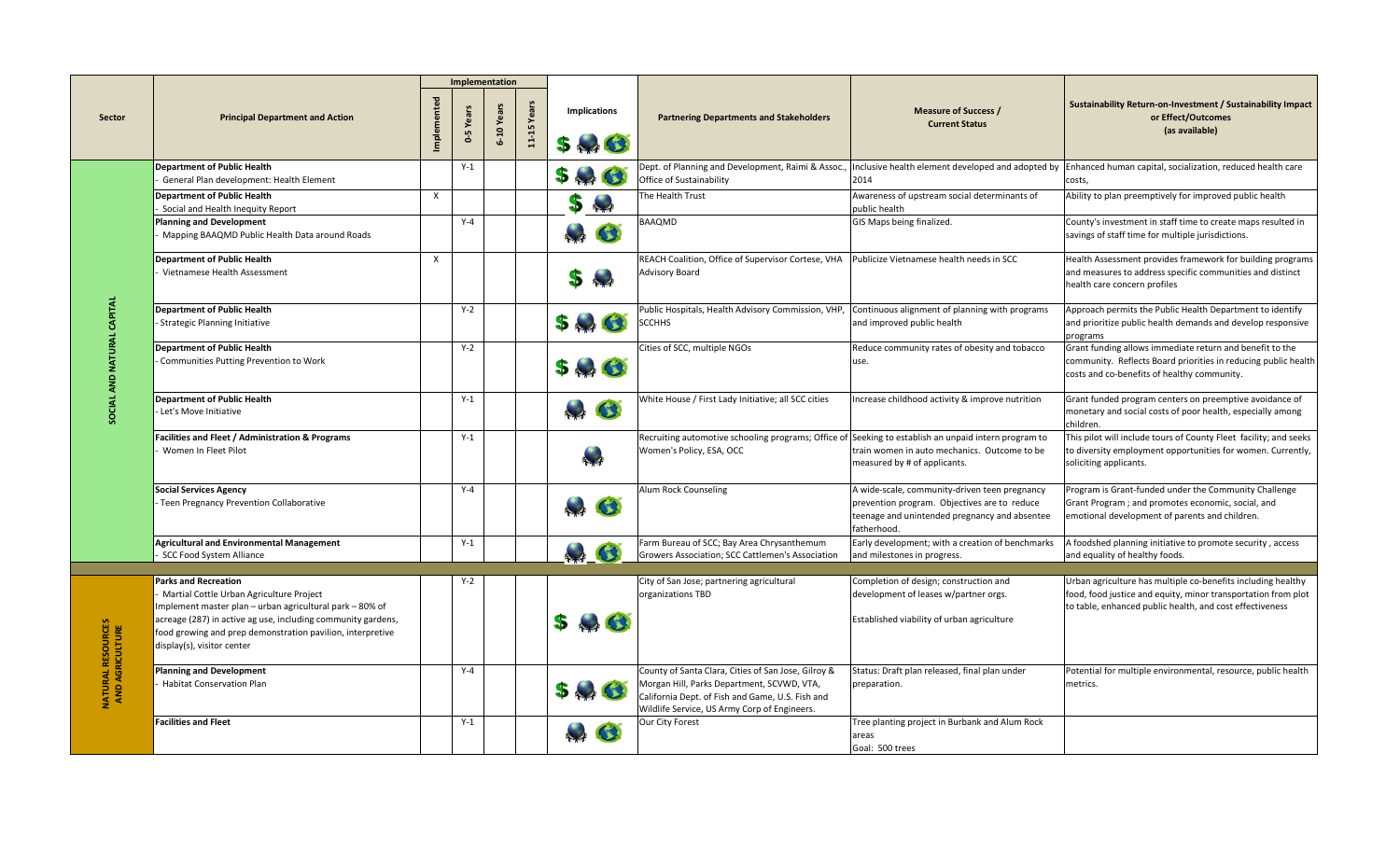|                            |                                                                                                                                                                                                                                                                                                                       |                           |                | Implementation |                  |                                |                                                                                                                                                                                                                                    |                                                                                                                                                                                                                                           |                                                                                                                                                  |
|----------------------------|-----------------------------------------------------------------------------------------------------------------------------------------------------------------------------------------------------------------------------------------------------------------------------------------------------------------------|---------------------------|----------------|----------------|------------------|--------------------------------|------------------------------------------------------------------------------------------------------------------------------------------------------------------------------------------------------------------------------------|-------------------------------------------------------------------------------------------------------------------------------------------------------------------------------------------------------------------------------------------|--------------------------------------------------------------------------------------------------------------------------------------------------|
| Sector                     | <b>Principal Department and Action</b>                                                                                                                                                                                                                                                                                | Implemented               | Yea<br>$0 - 5$ | 6-10 Year      | Yea<br>$11 - 15$ | <b>Implications</b><br>$5 - 3$ | <b>Partnering Departments and Stakeholders</b>                                                                                                                                                                                     | <b>Measure of Success /</b><br><b>Current Status</b>                                                                                                                                                                                      | Sustainability Return-on-Investment / Sustainability Impact<br>or Effect/Outcomes<br>(as available)                                              |
|                            |                                                                                                                                                                                                                                                                                                                       |                           |                |                |                  |                                |                                                                                                                                                                                                                                    |                                                                                                                                                                                                                                           |                                                                                                                                                  |
|                            | <b>Facilities and Fleet / Administration &amp; Programs</b><br>Water Conservation & Efficiency Project                                                                                                                                                                                                                |                           | Y-1            |                |                  | 5                              | Sheriff (Bureau of Custody), Probation; Santa Clara<br>Valley Water Management District                                                                                                                                            | Completed install of low-flow kitchen nozzles;<br>reviewing other water efficiency options                                                                                                                                                | 12 pre-raise nozzles provided by SCVWD save 657,000<br>gal/year and over \$5,000<br>Other benefits TBD                                           |
|                            | <b>Facilities and Fleet / Administration &amp; Programs</b><br>Recycled Water                                                                                                                                                                                                                                         | $\boldsymbol{\mathsf{X}}$ |                |                |                  | S                              | City of San Jose                                                                                                                                                                                                                   | Completed recycled water connection to cooling<br>towers at Berger 2.                                                                                                                                                                     | Savings applies to recycled water only and is dependent upon<br>actual usage, but can be as high as 38%                                          |
|                            | CEO - Integrated Pest Management<br>- Low Water Grounds Model & Maintenance                                                                                                                                                                                                                                           |                           | $Y-2$          |                |                  | S                              | <b>FAF</b> ; Commercial Tree Care outlets                                                                                                                                                                                          | Replacement of conventional ground cover with<br>mulch                                                                                                                                                                                    | Mulched ground cover provides irrigation savings of at least<br>50%; and staff time and maintenance are reduced                                  |
|                            | <b>Facilities and Fleet / Operations and Maintenance</b><br>Sustainable Landscaping Initiative                                                                                                                                                                                                                        |                           | $Y-2$          |                |                  | S                              | Integrated Pest Management                                                                                                                                                                                                         | Certification of all gardeners in Bay Friendly<br>Landscaping                                                                                                                                                                             | Training promotes Bay friendly, drought-tolerant and low<br>maintenance landscape design and maintenance                                         |
| <b>ATION</b><br><b>IAV</b> | <b>Parks and Recreation</b><br>Turf Without a Purpose Program                                                                                                                                                                                                                                                         |                           | $Y-2$          |                |                  | $\mathbf{S}$                   | CEO (IPM Manager)<br>Bay-Friendly<br>Landscaping & Gardening Coalition                                                                                                                                                             | Elimination of irrigation in areas that serve only<br>aesthetics purposes. Currently, 2 acres have been<br>converted at Vasona with an additional .5 under<br>consideration. Evaluations underway at Ed Levin<br>and Hellyer County parks | This program serves the Board's objectives under the Water<br>Conservation in Landscaping ordinance                                              |
|                            | <b>Parks and Recreation</b><br><b>Anderson Visitor Center</b><br>Uinstallation of low gallon fixtures for sinks, toilets and showers.<br>Roof run-off collected in underground cistern for re-use for<br>landscape irrigation Use of drip irrigation. Minimal landscaping                                             |                           | $Y-1$          |                |                  | 5                              |                                                                                                                                                                                                                                    | Timely completion of construction.<br>Water conservation benchmarks.                                                                                                                                                                      | <b>TBD</b>                                                                                                                                       |
|                            | <b>Parks and Recreation</b><br>- Martial Cottle<br>Ensure responsible and efficient use of ag water from on site<br>wells Visitor Center and park amenities to use low gallon fixtures<br>for sinks, toilets and showers.<br>Use of low water use plants and irrig systems, new tech moisture<br>monitoring equipment |                           | $Y-1$          |                |                  | $5 + 4$                        | <b>TBD</b>                                                                                                                                                                                                                         | Timely completion of construction.<br>Water conservation benchmarks.                                                                                                                                                                      | <b>TBD</b>                                                                                                                                       |
|                            | Planning and Development<br>Update of Drainage Requirements in Grading Ordinance                                                                                                                                                                                                                                      |                           |                |                |                  | $\bullet$                      | None                                                                                                                                                                                                                               | Status: Updated Ordinance adopted, active, and<br>being enforced.                                                                                                                                                                         | Success: Number of drainage-related complaints reduced.                                                                                          |
|                            | <b>Planning and Development</b><br>National Pollution Discharge Elimination System (NPDES) Permit<br>for South County (Program)                                                                                                                                                                                       |                           |                |                | cyclical         | 43                             | State Water Resources Control Board, Cities of<br>Gilroy and Morgan Hill, County Departments of<br>Parks & Recreation, Environmental Health, Facilities   impervious surface area, type of treatment<br>& Fleet, Roads & Airports. | Status: In Force.<br>Permit. Project metrics are tracked (disturbed area,<br>installed).<br>Renewed in 5-year cycles.                                                                                                                     | Measure of Success: Increased water quality, 27 projects<br>regulated since 2002 under North County                                              |
|                            | <b>Planning and Development</b><br>Low Impact Development                                                                                                                                                                                                                                                             |                           | $Y-3$          |                |                  |                                | State Water Resources Control Board, Cities of<br>Gilroy and Morgan Hill, Depart of Parks &<br>Recreation, Environmental Health, Facilities & Fleet,<br>Roads & Airports                                                           | A new aspect of the NPDES program.<br>Implemented Dec. 1, 2011.                                                                                                                                                                           | Techniques include stormwater harvesting/reuse, infiltration<br>and evapotranspiration; and forms strategies for water<br>conservation and reuse |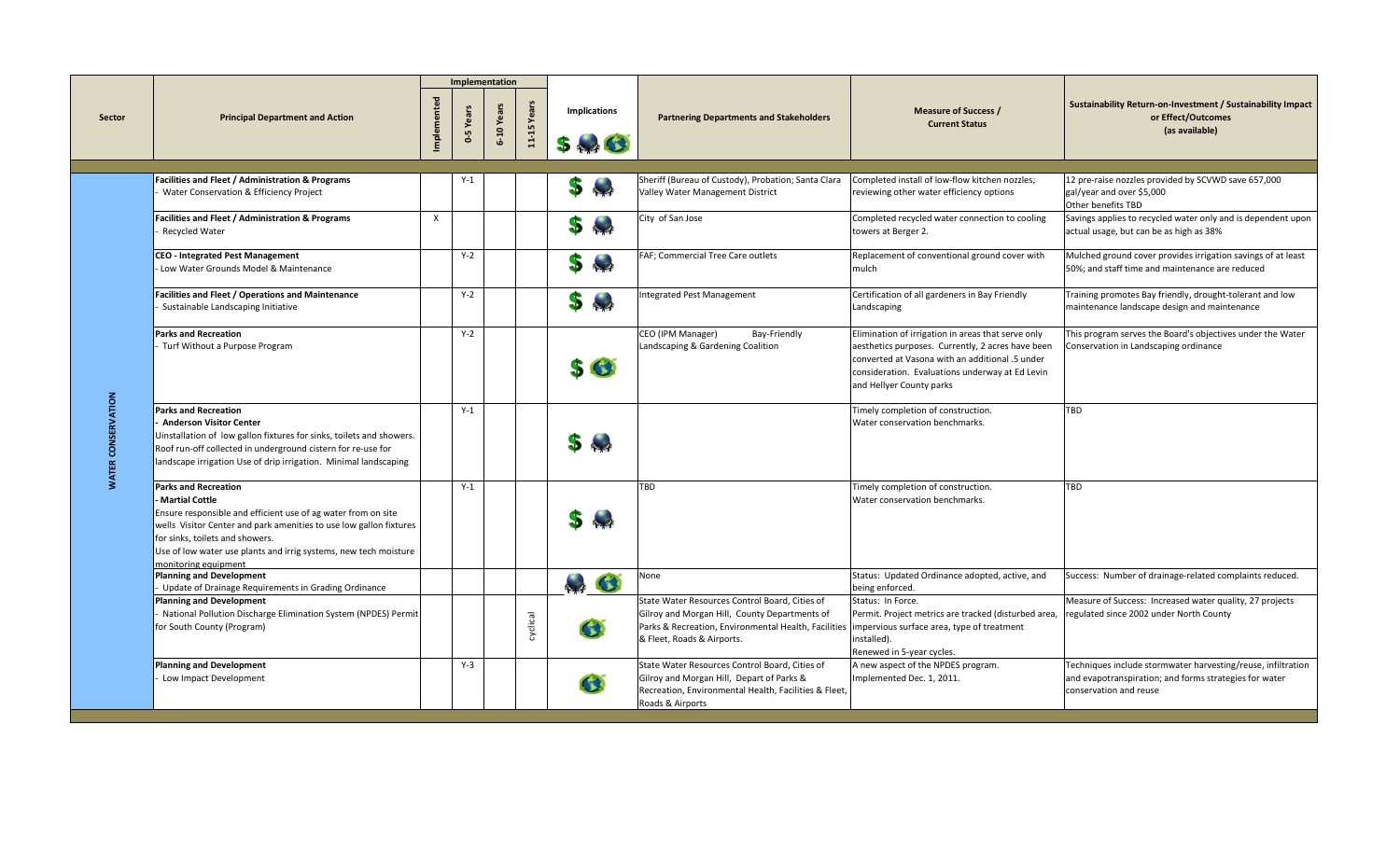|               |                                                                                                                            | Implementation                 |                          |               |                             |                                                                                                                                            |                                                                                                                                     |                                                                                                                                                                                       |
|---------------|----------------------------------------------------------------------------------------------------------------------------|--------------------------------|--------------------------|---------------|-----------------------------|--------------------------------------------------------------------------------------------------------------------------------------------|-------------------------------------------------------------------------------------------------------------------------------------|---------------------------------------------------------------------------------------------------------------------------------------------------------------------------------------|
| <b>Sector</b> | <b>Principal Department and Action</b>                                                                                     | Yea<br>ம<br>$\dot{\mathbf{c}}$ | Yea<br>$\mathbf{a}$<br>ဖ | ≻<br>$11 - 1$ | <b>Implications</b><br>5.30 | <b>Partnering Departments and Stakeholders</b>                                                                                             | <b>Measure of Success /</b><br><b>Current Status</b>                                                                                | <b>Sustainability Return-on-Investment / Sustainability Impact</b><br>or Effect/Outcomes<br>(as available)                                                                            |
|               | Planning and Development<br>Agri-Tourism and Wineries Ordinance                                                            | $Y-2$                          |                          |               | $5 - C$                     | Dept. of Agriculture, Farm Bureau, Gilroy Visitors<br>Bur, Wineries Working Group, Dept. of<br>Environmental Health, Fire Marshal's Office | Status: Policy Recommendations.<br>Draft Ordinance 2011-12 Success: Ordinance<br>Adoption                                           | Not Determined                                                                                                                                                                        |
|               | <b>Facilities and Fleet - Administration and Programs</b><br>- Utility Data Management System (UDMS) and AssetWorks        | $Y-0$                          |                          |               | $5 -$                       |                                                                                                                                            | AssetWorks is in implementation at Fleet; UDMS is<br>in development                                                                 | The tools will manage utility bills and track usage, and provide<br>historical and institutional usage data for planning efficiencies<br>and conversation projects.                   |
|               | <b>Office of Economic Development - CEO</b><br>"Emerging Building Technologies for Local Government"                       | $Y-0$                          |                          |               | $5 - 3$                     | County-sponsored event with JVSV, CleanTechn<br>Open and Silicon Valley Economic Development<br>Alliance                                   | Event to feature and promote regional businesses<br>developing new technologies for use by<br>governments                           | This showcase promotes regional economic diversity and<br>stimulation, and supports innovation developed locally.                                                                     |
|               | Agriculture and Environmental Management<br>- Emergency Agricultural Pest Eradication Program -<br>European Grapevine Moth | $Y-1$                          |                          |               | $5 \rightarrow 3$           | US Dept of Agriculture; State Dept. of Food and<br>Agriculture; multiple municipalities                                                    | Program is a detection, containment, and<br>emergency response program to limit agriculture<br>and economic impacts of infestation. | The Program serves the historical, social, environmental, and<br>economic needs and drivers of the County, with emphasis on<br>the wine and produce industries.                       |
|               | <b>Office of Sustainability</b><br>Silicon Valley 2.0 Proposal (Sustainability and Adaptation)                             | $Y-0$                          |                          |               | $5 - 1$                     | County Office of Economic Development; JVSV;<br>SVLG; multiple cities; universities; and others                                            | The Silicon Valley 2.0 Proposal has been crafted to<br>include a Chapter on Commercial and Business<br>Resilience.                  | The proposal includes scenario planning for regional economic<br>impacts from extreme weather events occurring globally<br>(impacts on production or supply chain operations abroad). |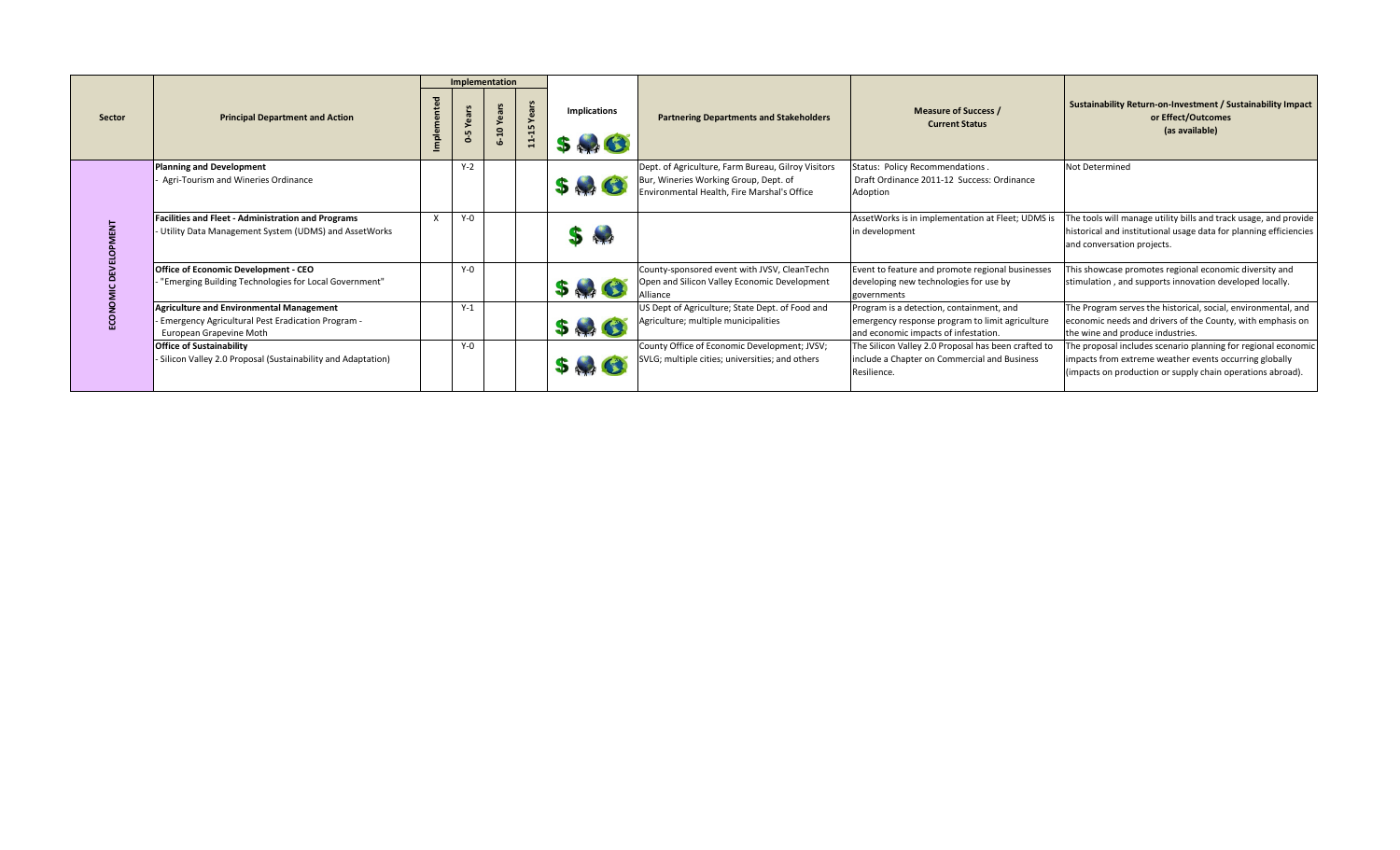## **2011 ANNUAL SUSTAINABILITY REPORT EXHIBIT C PROPOSED 2012 WORK PLAN**



| <b>Sustainability Sector</b>                    | <b>Proposed Activity</b>                                                                                                                                                                                                 | <b>Time Frame</b>                                                                                | <b>Policy Alignment</b>              | <b>2012 Purpose/Application</b>                                                                                                                                                                                                                                                                      | <b>Resources</b>                                                                                 |
|-------------------------------------------------|--------------------------------------------------------------------------------------------------------------------------------------------------------------------------------------------------------------------------|--------------------------------------------------------------------------------------------------|--------------------------------------|------------------------------------------------------------------------------------------------------------------------------------------------------------------------------------------------------------------------------------------------------------------------------------------------------|--------------------------------------------------------------------------------------------------|
|                                                 | Complete ABAG-EUC Program                                                                                                                                                                                                | Final reporting<br>April-2012                                                                    | Environmental /<br>Economic          | If results from the Research Pilot indicate a trend,<br>there may be institutional funding to expand the<br>pilot to more facilities serving children                                                                                                                                                | No expectation of<br>additional resources<br>needed                                              |
|                                                 | Develop County-Cities Commercial<br>PACE Program                                                                                                                                                                         | Ideal launch by mid-<br>year                                                                     | Environmental /<br>Economic          | Commercial PACE is a more streamlined program<br>than residential with higher potential for uptake.<br>Demand will sustain energy efficiency contractor<br>jobs, and result in building improvements that<br>increase performance and reduce costs                                                   | No General Fund<br>Impact; models<br>include<br>reimbursement for<br>administrative costs        |
|                                                 | Partnership with Working<br>Partnerships USA to develop<br>residential energy efficiency Loan<br>Loss Reserve Program                                                                                                    | In tandem with<br><b>Commercial PACE</b><br>program                                              | Environmental /<br>Economic / Social | In addition to energy efficiency and GHG emissions<br>reductions, the intention is create a funding<br>mechanism that will serve working communities and<br>avoid a bias toward upper economic demographics                                                                                          | No expectation of<br>additional resources<br>needed                                              |
| <b>Energy</b><br><b>Efficiency/Renewables</b>   | Explore Multi-Family EE Program                                                                                                                                                                                          | Research complete<br>by March 1                                                                  | Environmental /<br>Economic / Social | The CPUC has declared that Energy Efficiency will<br>remain a policy and programming priority for 5-10<br>years. Multi-family also addresses social equity in<br>these programs                                                                                                                      | No General Fund<br>Impact; program<br>would require CPUC<br>or utility funding                   |
|                                                 | Launch County-Cities-Water District<br>project to update government GHG<br>inventories, create community-wide<br>inventory, and develop model<br>framework for regional Strategic<br>Energy and Emissions Reduction Plan | Execute PG&E<br><b>Funding Agreement</b><br>February 2012; full<br>project schedule 18<br>months | Environmental /<br>Economic / Social | This project will provide a model Strategic Plan for<br>adoption and additional customization by the<br>County, cities and the Water District. Operational<br>inventory updates are required under AB 32, and<br>collective effort provides for uniformity, consistency<br>and comparative analysis. | Negotiation with<br>PG&E is for full<br>funding under the<br><b>Green Communities</b><br>Program |
|                                                 | Develop County Community Electric<br>Vehicle Pilot                                                                                                                                                                       | Full calendar year                                                                               | Environmental /<br>Economic / Social | The Governor's Office of Planning & Research<br>indicate this as a key State goal for local<br>governments                                                                                                                                                                                           | <b>CARB's Funding</b><br>Wizard tool indicates<br>potential funding                              |
|                                                 | With IWM, complete analyses of<br>community EPS ban (outreach,<br>negative declaration, County-Cities<br>coordination, impact memorandum)                                                                                | Full calendar year                                                                               | Environmental /<br>Economic          | <b>Continuation of Board Referral directives</b>                                                                                                                                                                                                                                                     | IWM has provided<br>Board with estimate<br>of legal expenses and<br>other expenses               |
| <b>Waste and Materials</b><br><b>Management</b> | Foundational research, with<br>potential preliminary studies<br>regarding Conversion Technologies;<br>these efforts in coordination with<br>CAST (municipalities)                                                        | Full calendar year                                                                               | Environmental /<br>Economic          | Continuation of FGOC Referral Assignment. Formal<br>research includes literature review, RFI data, cost<br>and funding scenarios. Continuation will require<br>formal studies which may include Site Analyses,<br>Feasibility Study, and EIR.                                                        | Research requires no<br>additional resources.<br>Studies require<br>separate funding.            |
|                                                 | <b>Manufacturers and Producers Waste</b><br>Reduction Initiative - County/Cities<br>Partnership                                                                                                                          | Full calendar year                                                                               | Environmental /<br>Economic          | Represents a preemptive strategy to reduce waste<br>stream at the source of packaging design and<br>operations. Includes public-private outreach.                                                                                                                                                    | No expectation of<br>additional resources<br>needed                                              |